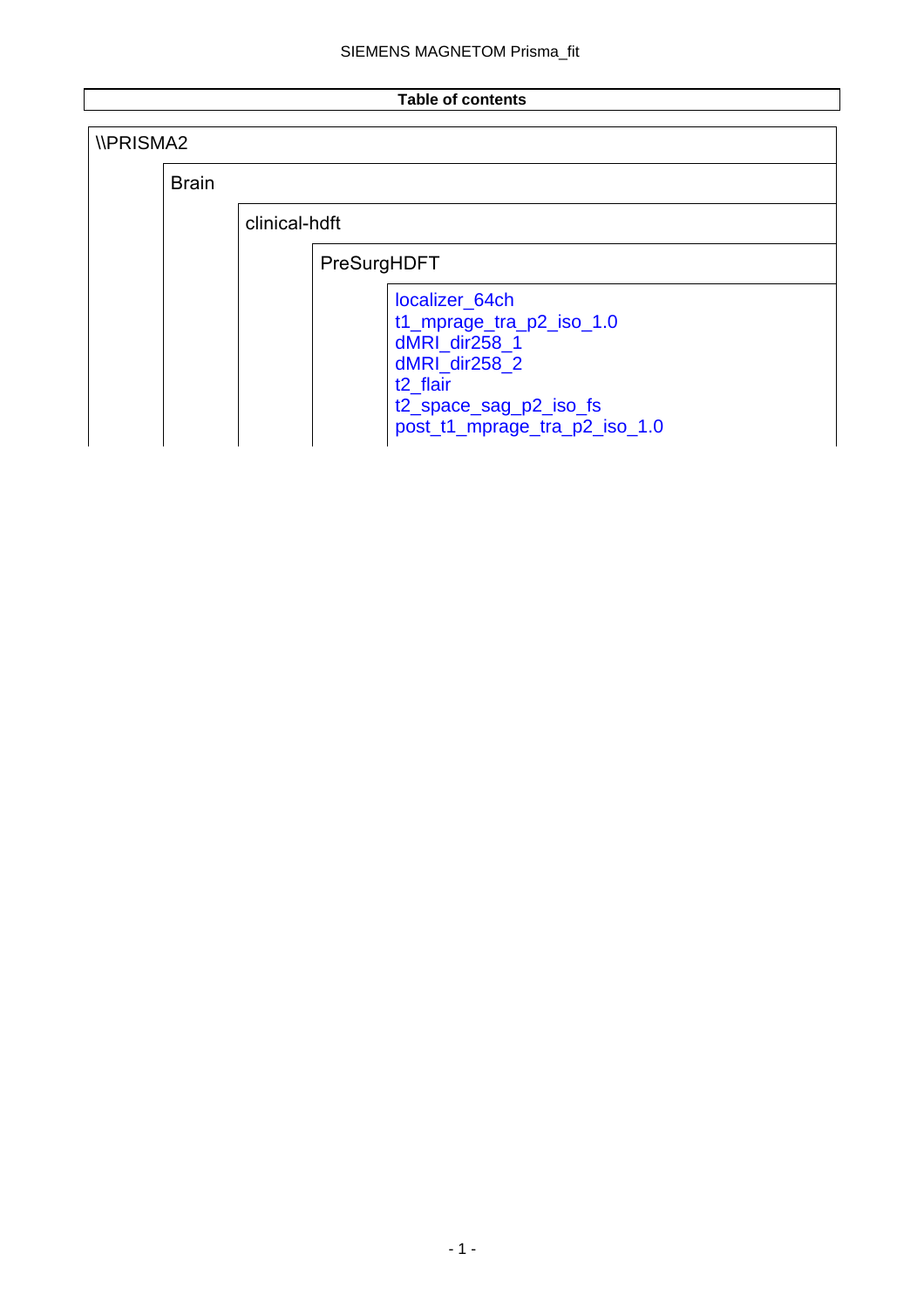## \\PRISMA2\Brain\clinical-hdft\PreSurgHDFT\localizer\_64ch

TA: 0:12 PM: FIX Voxel size: 0.5×0.5×7.0 mmPAT: Off Rel. SNR: 1.00 : fl

#### <span id="page-1-0"></span>**Properties**

| Prio recon                                       |                    |
|--------------------------------------------------|--------------------|
| Load images to viewer                            | On                 |
| Inline movie                                     | Off                |
| Auto store images                                | On                 |
| Load images to stamp segments                    | On                 |
| Load images to graphic segments                  | On                 |
| Auto open inline display                         | Off                |
| Auto close inline display                        | Off                |
| Start measurement without further<br>preparation | On                 |
| Wait for user to start                           | Off                |
| <b>Start measurements</b>                        | Single measurement |

#### **Routine**

| Slice group        | 1                        |
|--------------------|--------------------------|
| Slices             | 1                        |
| Dist. factor       | 20%                      |
| Position           | L0.0 A20.0 H0.0 mm       |
| Orientation        | Sagittal                 |
| Phase enc. dir.    | $A \gg P$                |
| Slice group        | 2                        |
| Slices             | 1                        |
| Dist. factor       | 20%                      |
| Position           | L0.0 A20.0 H0.0 mm       |
| Orientation        | Transversal              |
| Phase enc. dir.    | $A \gg P$                |
| Slice group        | 3                        |
| <b>Slices</b>      | $\overline{1}$           |
| Dist. factor       | 20 %                     |
| Position           | L0.0 A20.0 H0.0 mm       |
| Orientation        | Coronal                  |
| Phase enc. dir.    | R >> L                   |
| AutoAlign          |                          |
| Phase oversampling | 0%                       |
| FoV read           | 250 mm                   |
| FoV phase          | 100.0%                   |
| Slice thickness    | $7.0 \text{ mm}$         |
| <b>TR</b>          | $7.5$ ms                 |
| TE                 | $3.69$ ms                |
| Averages           | 2                        |
| Concatenations     | 3                        |
| Filter             | Prescan Normalize,       |
|                    | <b>Elliptical filter</b> |
| Coil elements      | HC1-7;NC1,2              |

#### **Contrast - Common**

| <b>TR</b>         | $7.5$ ms          |
|-------------------|-------------------|
| l TE              | 3.69 ms           |
| l TD              | 0 <sub>ms</sub>   |
| <b>MTC</b>        | Off               |
| Magn. preparation | None              |
| Flip angle        | 20 <sub>deg</sub> |
| Fat suppr.        | None              |
| Water suppr.      | None              |
| SWI               | Off               |

#### **Contrast - Dynamic**

Averages 2 Averaging mode Short term Reconstruction Magnitude Measurements 1

#### **Contrast - Dynamic**

| <b>Multiple series</b> | Each measurement |
|------------------------|------------------|
|                        |                  |

| <b>Resolution - Common</b>   |          |  |  |
|------------------------------|----------|--|--|
| FoV read                     | 250 mm   |  |  |
| FoV phase                    | 100.0%   |  |  |
| Slice thickness              | $7.0$ mm |  |  |
| <b>Base resolution</b>       | 256      |  |  |
| Phase resolution             | 91%      |  |  |
| <b>Phase partial Fourier</b> | Off      |  |  |
| Interpolation                | On       |  |  |

#### **Resolution - iPAT**

| <b>PAT</b> mode | None |
|-----------------|------|

## **Resolution - Filter Image**

| Image Filter             | Off |
|--------------------------|-----|
| Distortion Corr.         | Off |
| <b>Prescan Normalize</b> | On  |
| Unfiltered images        | Off |
| Normalize                | Off |
| <b>B1</b> filter         | Off |

#### **Resolution - Filter Rawdata**

| Raw filter               | Off |
|--------------------------|-----|
| <b>Elliptical filter</b> | On  |

### **Geometry - Common**

| Slice group      | 1                  |
|------------------|--------------------|
| Slices           | 1                  |
| Dist. factor     | 20%                |
| Position         | L0.0 A20.0 H0.0 mm |
| Orientation      | Sagittal           |
| Phase enc. dir.  | $A \gg P$          |
| Slice group      | 2                  |
| Slices           | 1                  |
| Dist. factor     | 20%                |
| Position         | L0.0 A20.0 H0.0 mm |
| Orientation      | Transversal        |
| Phase enc. dir.  | $A \gg P$          |
| Slice group      | 3                  |
| Slices           | 1                  |
| Dist. factor     | 20%                |
| Position         | L0.0 A20.0 H0.0 mm |
| Orientation      | Coronal            |
| Phase enc. dir.  | R >> L             |
| FoV read         | 250 mm             |
| FoV phase        | 100.0%             |
| Slice thickness  | $7.0 \text{ mm}$   |
| TR               | $7.5 \text{ ms}$   |
| Multi-slice mode | Sequential         |
| Series           | Interleaved        |
| Concatenations   | 3                  |

### **Geometry - AutoAlign**

| Slice group     |                    |
|-----------------|--------------------|
| Position        | L0.0 A20.0 H0.0 mm |
| Orientation     | Sagittal           |
| Phase enc. dir. | $A \gg P$          |
| Slice group     |                    |
| Position        | L0.0 A20.0 H0.0 mm |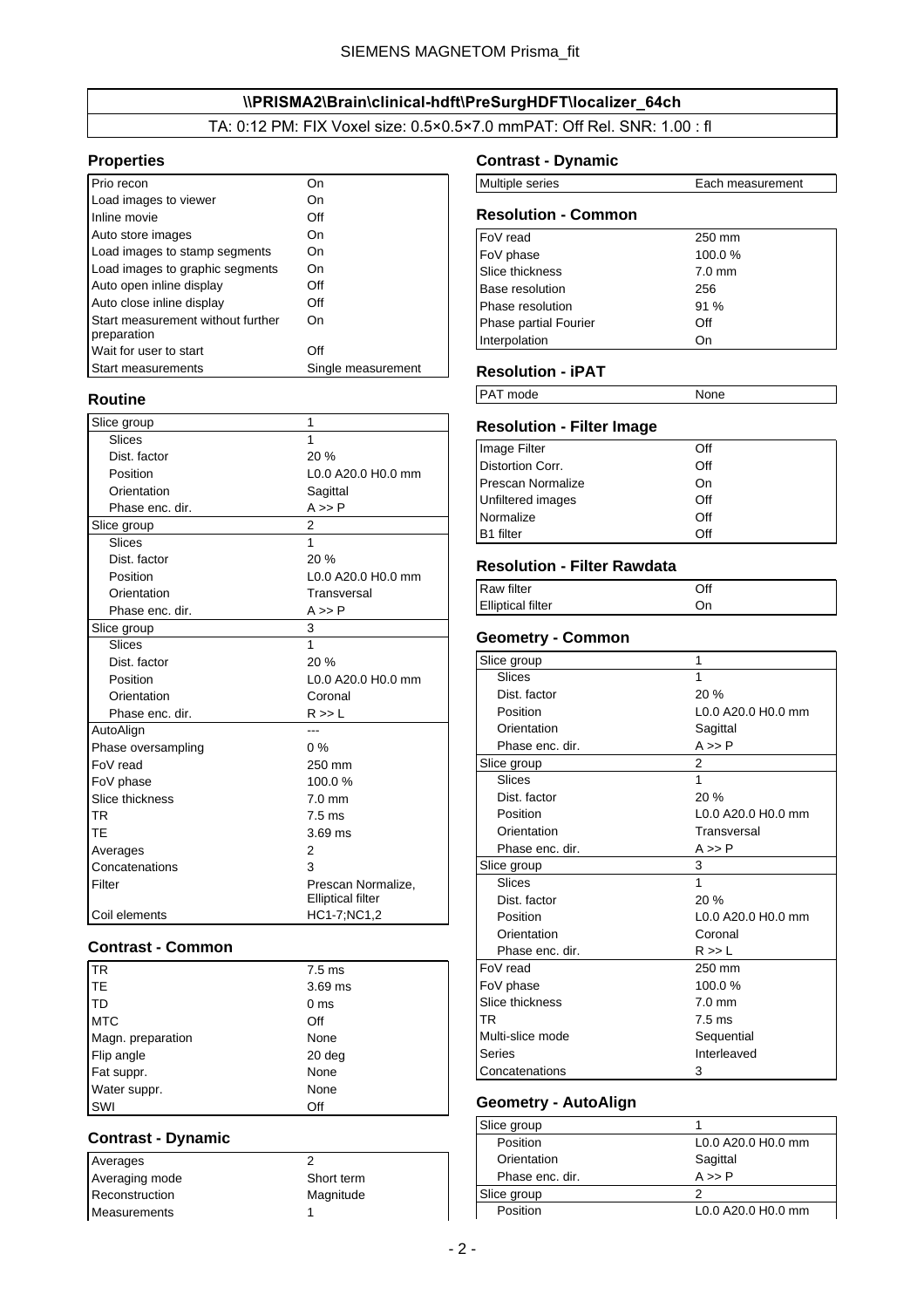### **Geometry - AutoAlign**

| Orientation             | Transversal                                         |
|-------------------------|-----------------------------------------------------|
| Phase enc. dir.         | A >> P                                              |
| Slice group             | 3                                                   |
| Position                | L0.0 A20.0 H0.0 mm                                  |
| Orientation             | Coronal                                             |
| Phase enc. dir.         | R >> L                                              |
| AutoAlign               |                                                     |
| <b>Initial Position</b> | L <sub>0.0</sub> A <sub>20.0</sub> H <sub>0.0</sub> |
|                         | $0.0$ mm                                            |
| A                       | $20.0$ mm                                           |
| Н                       | $0.0$ mm                                            |
| <b>Initial Rotation</b> | $0.00$ deg                                          |
| Initial Orientation     | Sagittal                                            |

#### **Geometry - Saturation**

| Saturation mode | Standard |
|-----------------|----------|
| Fat suppr.      | None     |
| Water suppr.    | None     |
| Special sat.    | None     |

### **System - Miscellaneous**

| Positioning mode           | FIX                     |
|----------------------------|-------------------------|
| Table position             | н                       |
| Table position             | $0 \text{ mm}$          |
| <b>MSMA</b>                | $S - C - T$             |
| Sagittal                   | R >> L                  |
| Coronal                    | A >> P                  |
| Transversal                | $F \gg H$               |
| Coil Combine Mode          | <b>Adaptive Combine</b> |
| Save uncombined            | Off                     |
| <b>Matrix Optimization</b> | Off                     |
| AutoAlign                  |                         |
| Coil Select Mode           | Off - All               |

### **System - Adjustments**

| B0 Shim mode                | Tune up  |
|-----------------------------|----------|
| B1 Shim mode                | TrueForm |
| Adjust with body coil       | Off      |
| Confirm freq. adjustment    | Off      |
| Assume Dominant Fat         | Off      |
| Assume Silicone             | Off      |
| <b>Adjustment Tolerance</b> | Auto     |

### **System - Adjust Volume**

| Position                         | <b>Isocenter</b> |
|----------------------------------|------------------|
| Orientation                      | Transversal      |
| Rotation                         | $0.00$ deg       |
| $A >> P$<br>$R >> L$<br>$F >> H$ | 263 mm           |
|                                  | 350 mm           |
|                                  | 350 mm           |
| Reset                            | Off              |

#### **System - pTx Volumes**

| B1 Shim mode | TrueForm   |
|--------------|------------|
| Excitation   | Slice-sel. |
|              |            |

## **System - Tx/Rx**

| 123.157250 MHz |
|----------------|
|                |
| High           |
| 1.000          |
| Off            |
| 0.000V         |
|                |

### **Physio - Signal1**

| 1st Signal/Mode | None     |  |
|-----------------|----------|--|
| TR              | $7.5$ ms |  |
| Concatenations  | ว        |  |
| Segments        |          |  |

### **Physio - Cardiac**

| Tagging           | None   |
|-------------------|--------|
| Magn. preparation | None   |
| Fat suppr.        | None   |
| Dark blood        | Off    |
| FoV read          | 250 mm |
| FoV phase         | 100.0% |
| Phase resolution  | 91 %   |

### **Physio - PACE**

| Resp. control  | Off |
|----------------|-----|
| Concatenations |     |

#### **Inline - Common**

| Subtract             | Off |
|----------------------|-----|
| Measurements         |     |
| StdDev               | Off |
| Liver registration   | Off |
| Save original images | Dn) |

#### **Inline - MIP**

| MIP-Sag              | Off |
|----------------------|-----|
| MIP-Cor              | Off |
| MIP-Tra              | Off |
| MIP-Time             | Off |
| Save original images | On  |

### **Inline - Soft Tissue**

| Wash - In    | Off |
|--------------|-----|
| Wash - Out   | Off |
| <b>ITTP</b>  | Off |
| <b>PEI</b>   | Off |
| MIP - time   | Off |
| Measurements |     |

### **Inline - Composing**

Distortion Corr. Off

## **Sequence - Part 1**

| Introduction        | On         |
|---------------------|------------|
| Dimension           | 2D         |
| Phase stabilisation | Off        |
| Asymmetric echo     | Allowed    |
| Contrasts           |            |
| Flow comp.          | No         |
| Multi-slice mode    | Sequential |
| Bandwidth           | 320 Hz/Px  |

### **Sequence - Part 2**

| Segments                 |            |
|--------------------------|------------|
| Acoustic noise reduction | None       |
| RF pulse type            | Fast       |
| Gradient mode            | Fast       |
| Excitation               | Slice-sel. |
| <b>RF</b> spoiling       | On         |

| Mode | Off |
|------|-----|
|      |     |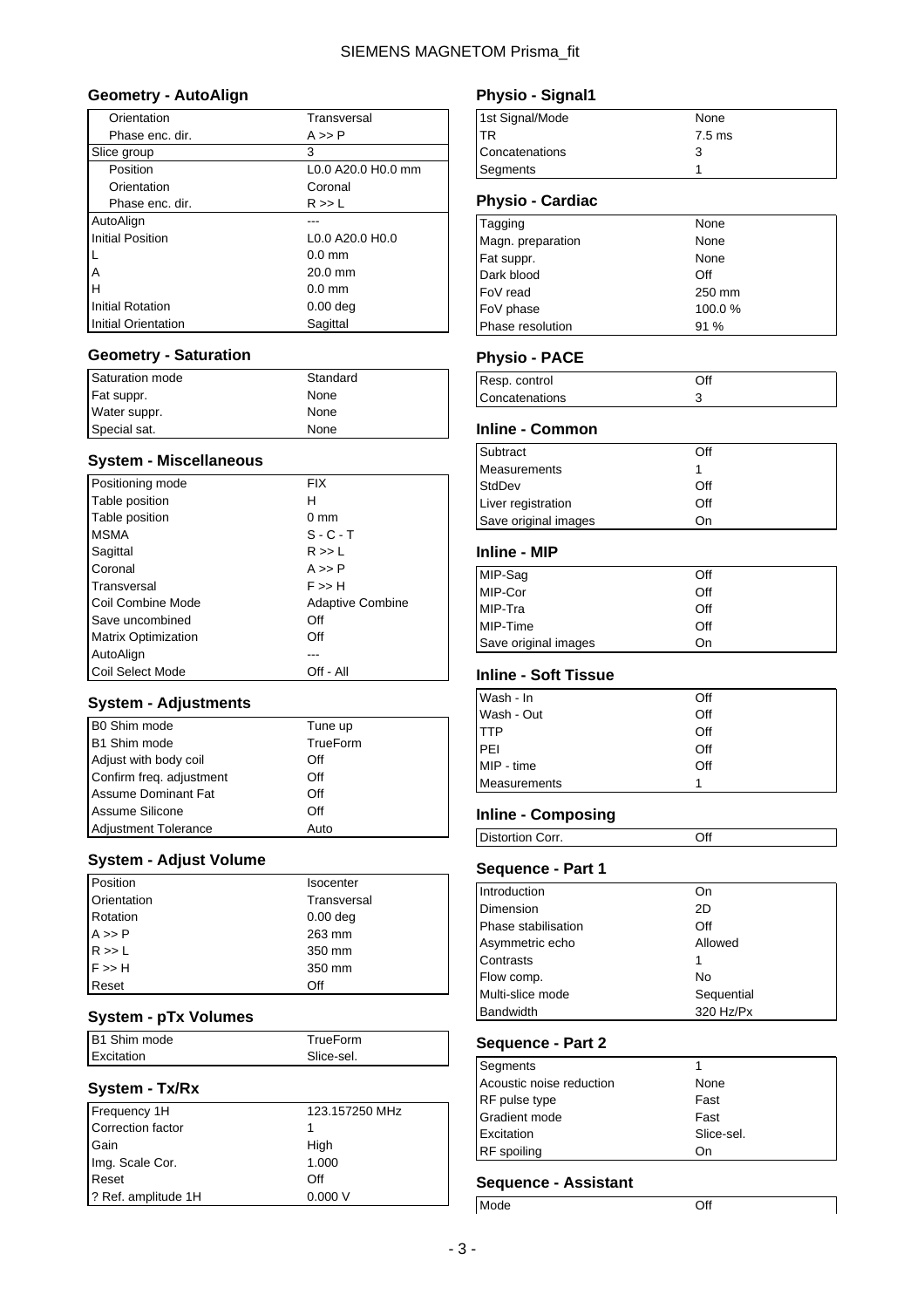### **Sequence - Assistant**

Allowed delay 0 s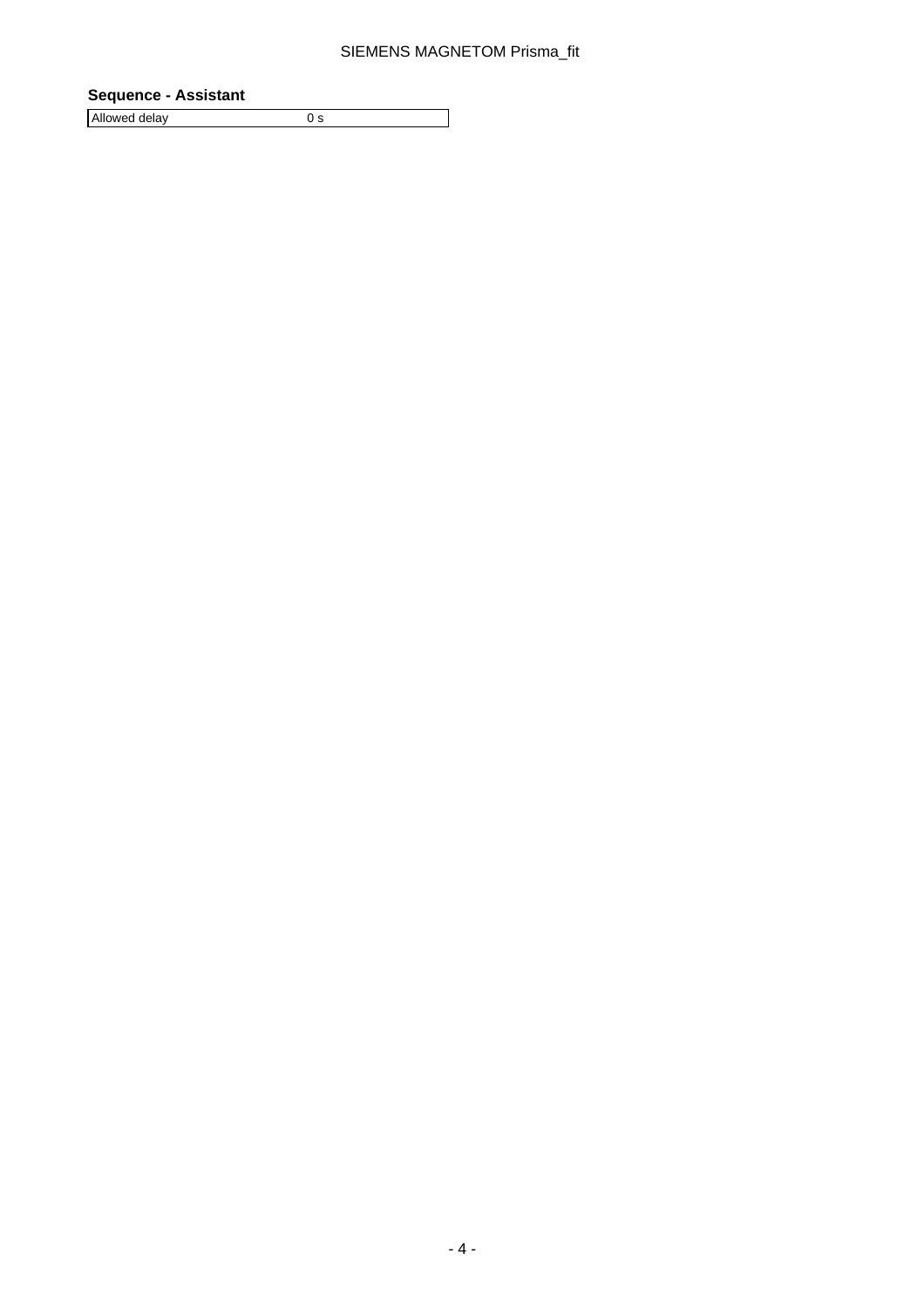## \\PRISMA2\Brain\clinical-hdft\PreSurgHDFT\t1\_mprage\_tra\_p2\_iso\_1.0

TA: 5:38 PM: REF Voxel size: 0.9×0.9×1.0 mmPAT: 2 Rel. SNR: 1.00 : tfl

#### <span id="page-4-0"></span>**Properties**

| Prio recon                                       | Off                |
|--------------------------------------------------|--------------------|
| Load images to viewer                            | On                 |
| Inline movie                                     | Off                |
| Auto store images                                | On                 |
| Load images to stamp segments                    | Off                |
| Load images to graphic segments                  | Off                |
| Auto open inline display                         | Off                |
| Auto close inline display                        | Off                |
| Start measurement without further<br>preparation | Off                |
| Wait for user to start                           | Off                |
| <b>Start measurements</b>                        | Single measurement |

### **Routine**

| Slab group         | 1                                  |
|--------------------|------------------------------------|
| Slabs              | 1                                  |
| Dist. factor       | 50 %                               |
| Position           | <b>Isocenter</b>                   |
| Orientation        | Transversal                        |
| Phase enc. dir.    | R >> L                             |
| AutoAlign          |                                    |
| Phase oversampling | 10%                                |
| Slice oversampling | 27.3%                              |
| Slices per slab    | 176                                |
| FoV read           | 230 mm                             |
| FoV phase          | 100.0%                             |
| Slice thickness    | $1.00$ mm                          |
| TR                 | 2200.0 ms                          |
| TE                 | $2.48$ ms                          |
| Averages           |                                    |
| Concatenations     |                                    |
| Filter             | Prescan Normalize,<br>Image Filter |
| Coil elements      | HE1-4                              |

### **Contrast - Common**

| TR                | 2200.0 ms   |
|-------------------|-------------|
| <b>TE</b>         | 2.48 ms     |
| Magn. preparation | Non-sel. IR |
| Iтı               | 900 ms      |
| Flip angle        | 8 deg       |
| Fat suppr.        | None        |
| Water suppr.      | None        |

#### **Contrast - Dynamic**

| Averages               |                  |
|------------------------|------------------|
| Averaging mode         | Long term        |
| Reconstruction         | Magnitude        |
| Measurements           |                  |
| <b>Multiple series</b> | Each measurement |

### **Resolution - Common**

| FoV read               | 230 mm    |
|------------------------|-----------|
| FoV phase              | 100.0%    |
| Slice thickness        | $1.00$ mm |
| <b>Base resolution</b> | 256       |
| Phase resolution       | 100 %     |
| Slice resolution       | 100 %     |
| Phase partial Fourier  | Off       |
| Slice partial Fourier  | Off       |

#### **Resolution - Common**

| Interpolation |  |
|---------------|--|
|               |  |

## **Resolution - iPAT**

| <b>PAT</b> mode     | <b>GRAPPA</b> |
|---------------------|---------------|
| Accel, factor PE    | 2             |
| Ref. lines PE       | 24            |
| Accel. factor 3D    |               |
| Reference scan mode | Integrated    |

#### **Resolution - Filter Image**

| Image Filter             | On     |
|--------------------------|--------|
| ! Intensity              | Medium |
| <b>Edge Enhancement</b>  | 3      |
| Smoothing                | 2      |
| Unfiltered images        | Off    |
| Distortion Corr.         | Off    |
| <b>Prescan Normalize</b> | On     |
| Unfiltered images        | Off    |
| Normalize                | Off    |
| <b>B1</b> filter         | Off    |

### **Resolution - Filter Rawdata**

| <b>Raw filter</b>        | Off |  |
|--------------------------|-----|--|
| <b>Elliptical filter</b> | Off |  |

### **Geometry - Common**

| Slab group         |             |
|--------------------|-------------|
| Slabs              | 1           |
| Dist. factor       | 50%         |
| Position           | Isocenter   |
| Orientation        | Transversal |
| Phase enc. dir.    | R >> L      |
| Slice oversampling | 27.3%       |
| Slices per slab    | 176         |
| FoV read           | 230 mm      |
| FoV phase          | 100.0%      |
| Slice thickness    | $1.00$ mm   |
| TR                 | 2200.0 ms   |
| Multi-slice mode   | Single shot |
| Series             | Ascending   |
| Concatenations     |             |

### **Geometry - AutoAlign**

| Slab group              | 1           |
|-------------------------|-------------|
| Position                | Isocenter   |
| Orientation             | Transversal |
| Phase enc. dir.         | R >> L      |
| AutoAlign               |             |
| <b>Initial Position</b> | Isocenter   |
| L                       | $0.0$ mm    |
| P                       | $0.0$ mm    |
| н                       | $0.0$ mm    |
| Initial Rotation        | 90.00 deg   |
| Initial Orientation     | Transversal |
|                         |             |

### **Geometry - Navigator**

## **System - Miscellaneous**

| Positioning mode | RFF |
|------------------|-----|
| Table position   |     |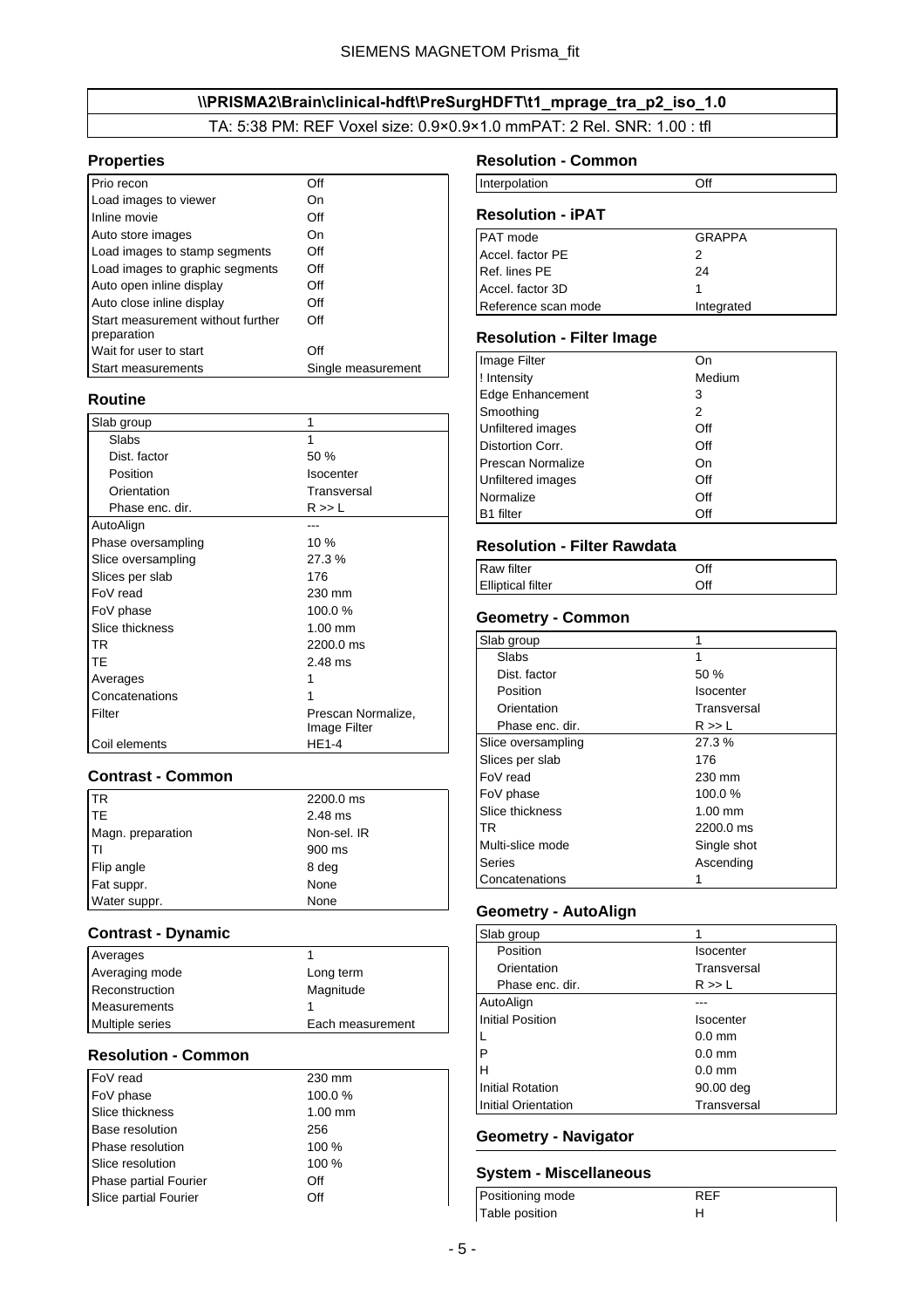### **System - Miscellaneous**

| Table position             | $0 \text{ mm}$          |
|----------------------------|-------------------------|
| <b>MSMA</b>                | $S - C - T$             |
| Sagittal                   | R >> L                  |
| Coronal                    | A >> P                  |
| Transversal                | F >> H                  |
| Coil Combine Mode          | <b>Adaptive Combine</b> |
| Save uncombined            | Off                     |
| <b>Matrix Optimization</b> | Off                     |
| AutoAlign                  |                         |
| Coil Select Mode           | Off - AutoCoilSelect    |

### **System - Adjustments**

| B0 Shim mode                | Standard |
|-----------------------------|----------|
| B1 Shim mode                | TrueForm |
| Adjust with body coil       | On       |
| Confirm freq. adjustment    | Off      |
| <b>Assume Dominant Fat</b>  | Off      |
| Assume Silicone             | Off      |
| <b>Adjustment Tolerance</b> | Auto     |

### **System - Adjust Volume**

| Position                         | <b>Isocenter</b> |
|----------------------------------|------------------|
| Orientation                      | Transversal      |
| Rotation                         | 90.00 deg        |
| $R >> L$<br>$A >> P$<br>$F >> H$ | 230 mm           |
|                                  | 230 mm           |
|                                  | 176 mm           |
| Reset                            | Off              |

#### **System - pTx Volumes**

| B1 Shim mode | TrueForm  |
|--------------|-----------|
| Excitation   | Slab-sel. |

### **System - Tx/Rx**

| Frequency 1H        | 123.157250 MHz |
|---------------------|----------------|
| Correction factor   |                |
| Gain                | Low            |
| Img. Scale Cor.     | 1.000          |
| Reset               | Off            |
| ? Ref. amplitude 1H | 0.000V         |

## **Physio - Signal1**

| 1st Signal/Mode | None      |
|-----------------|-----------|
| <b>ITR</b>      | 2200.0 ms |
| Concatenations  |           |

### **Physio - Cardiac**

| Magn. preparation | Non-sel. IR |
|-------------------|-------------|
| Iтı               | 900 ms      |
| Fat suppr.        | None        |
| Dark blood        | Off         |
| FoV read          | 230 mm      |
| FoV phase         | 100.0%      |
| Phase resolution  | 100 %       |

### **Physio - PACE**

| Resp. control  | Эff |
|----------------|-----|
| Concatenations |     |

### **Inline - Common**

| Subtract     | Off |
|--------------|-----|
| Measurements |     |
| StdDev       | Off |

### **Inline - Common**

| Save original images |  |
|----------------------|--|
|                      |  |

### **Inline - MIP**

| MIP-Sag              | Off |
|----------------------|-----|
| MIP-Cor              | Off |
| MIP-Tra              | Off |
| MIP-Time             | Off |
| Save original images | On  |

#### **Inline - Composing**

| Distortion Corr. | ገዘ |  |
|------------------|----|--|

### **Sequence - Part 1**

| Introduction               | On               |
|----------------------------|------------------|
| Dimension                  | 3D               |
| <b>Elliptical scanning</b> | Off              |
| Reordering                 | Linear           |
| Asymmetric echo            | Allowed          |
| Flow comp.                 | No               |
| Multi-slice mode           | Single shot      |
| Echo spacing               | $7.3 \text{ ms}$ |
| <b>Bandwidth</b>           | 250 Hz/Px        |

### **Sequence - Part 2**

| RF pulse type           | Fast      |
|-------------------------|-----------|
| Gradient mode           | Normal    |
| Excitation              | Slab-sel. |
| RF spoiling             | On        |
| Incr. Gradient spoiling | On        |
| Turbo factor            | 224       |

| $\sim$ |
|--------|
|        |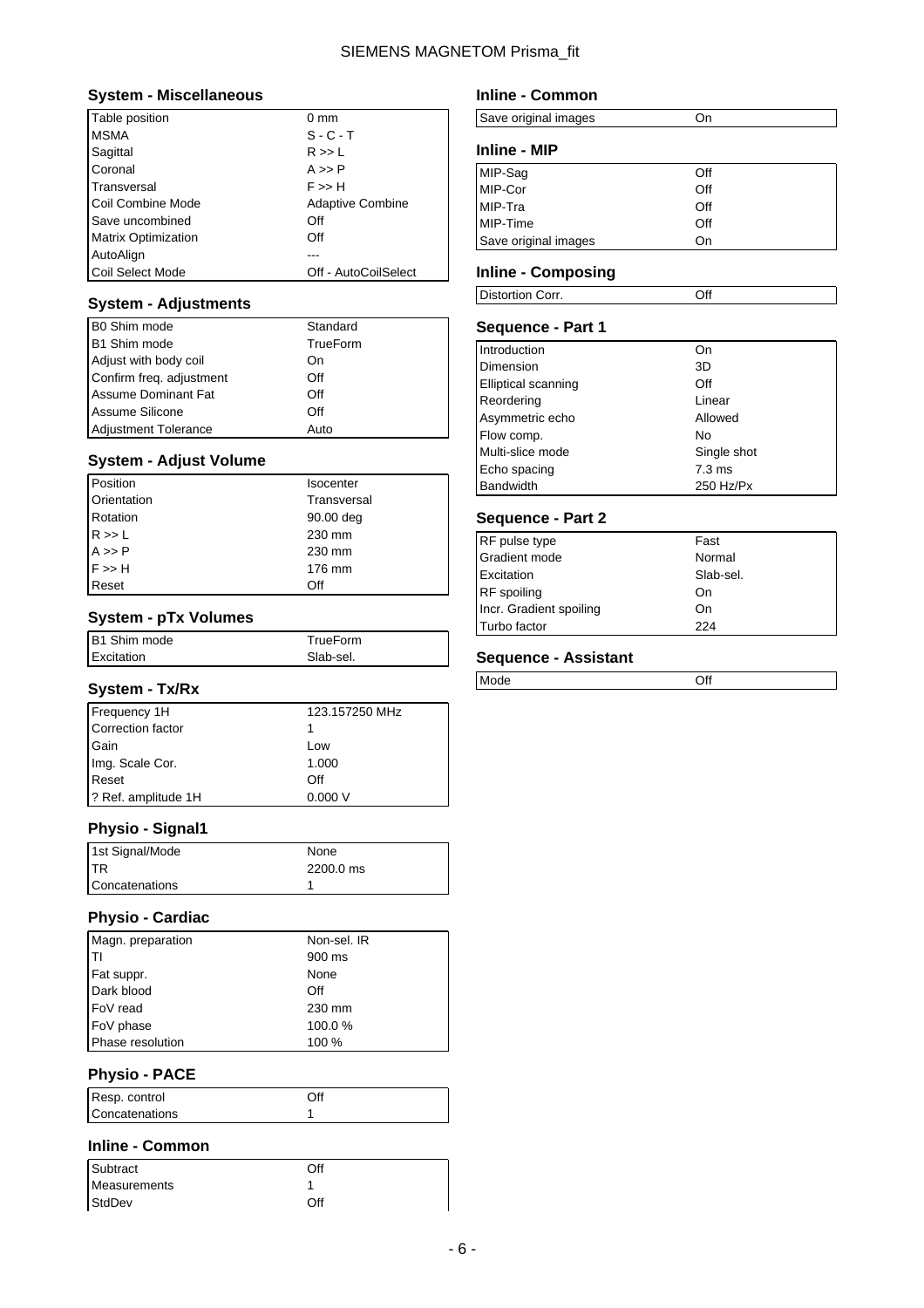#### \\PRISMA2\Brain\clinical-hdft\PreSurgHDFT\dMRI\_dir258\_1

TA: 11:01 PM: FIX Voxel size: 2.0×2.0×2.0 mmPAT: Off Rel. SNR: 1.00 : epse

### <span id="page-6-0"></span>**Properties**

| Prio recon                                       | Off                |
|--------------------------------------------------|--------------------|
| Load images to viewer                            | On                 |
| Inline movie                                     | Off                |
| Auto store images                                | On                 |
| Load images to stamp segments                    | Off                |
| Load images to graphic segments                  | Off                |
| Auto open inline display                         | Off                |
| Auto close inline display                        | Off                |
| Start measurement without further<br>preparation | On                 |
| Wait for user to start                           | Off                |
| <b>Start measurements</b>                        | Single measurement |

### **Routine**

| Slice group              | 1                  |
|--------------------------|--------------------|
| Slices                   | 72                 |
| Dist. factor             | $0\%$              |
| Position                 | R3.2 A14.1 H8.2 mm |
| Orientation              | $T > C - 13.7$     |
| Phase enc. dir.          | A >> P             |
| AutoAlign                |                    |
| Phase oversampling       | $0\%$              |
| FoV read                 | 208 mm             |
| FoV phase                | 100.0%             |
| Slice thickness          | $2.00$ mm          |
| <b>TR</b>                | 2490 ms            |
| TF                       | 99.20 ms           |
| Multi-band accel, factor | 4                  |
| Filter                   | None               |
| Coil elements            | HC1-7;NC1,2        |

#### **Contrast - Common**

| <b>TR</b>             | 2490 ms   |
|-----------------------|-----------|
| <b>ITE</b>            | 99.20 ms  |
| <b>MTC</b>            | Off       |
| Magn. preparation     | None      |
| Flip angle            | 90 deg    |
| Refocus flip angle    | $160$ deg |
| Fat suppr.            | None      |
| Grad. rev. fat suppr. | Enabled   |

#### **Contrast - Dynamic**

| Averaging mode         | Long term       |
|------------------------|-----------------|
| Reconstruction         | Magnitude       |
| Measurements           |                 |
| Delay in TR            | 0 <sub>ms</sub> |
| <b>Multiple series</b> | ∩ff             |

#### **Resolution - Common**

| FoV read                     | 208 mm    |
|------------------------------|-----------|
| FoV phase                    | 100.0%    |
| Slice thickness              | $2.00$ mm |
| <b>Base resolution</b>       | 104       |
| Phase resolution             | 100 %     |
| <b>Phase partial Fourier</b> | 6/8       |
| Interpolation                | Off       |

## **Resolution - iPAT**

| <b>PAT</b> mode<br>None |
|-------------------------|
|-------------------------|

## **Resolution - Filter Image**

| Distortion Corr.         | ∩ff |  |
|--------------------------|-----|--|
| <b>Prescan Normalize</b> | Off |  |
| Dynamic Field Corr.      | ∩ff |  |

## **Resolution - Filter Rawdata**

| Raw filter               | Off |  |
|--------------------------|-----|--|
| <b>Elliptical filter</b> | Off |  |

### **Geometry - Common**

| Slice group              |                    |
|--------------------------|--------------------|
| Slices                   | 72                 |
| Dist. factor             | $0\%$              |
| Position                 | R3.2 A14.1 H8.2 mm |
| Orientation              | $T > C - 13.7$     |
| Phase enc. dir.          | $A \gg P$          |
| FoV read                 | 208 mm             |
| FoV phase                | 100.0%             |
| Slice thickness          | $2.00$ mm          |
| TR.                      | 2490 ms            |
| Multi-slice mode         | Interleaved        |
| Series                   | Interleaved        |
| Multi-band accel. factor |                    |

#### **Geometry - AutoAlign**

| Slice group         | 1                   |
|---------------------|---------------------|
| Position            | R3.2 A14.1 H8.2 mm  |
| Orientation         | $T > C - 13.7$      |
| Phase enc. dir.     | A >> P              |
| AutoAlign           |                     |
| Initial Position    | R3.2 A14.1 H8.2     |
| R                   | $3.2 \text{ mm}$    |
| Α                   | $14.1 \text{ mm}$   |
| н                   | $8.2 \text{ mm}$    |
| Initial Rotation    | 0.00 <sub>deq</sub> |
| Initial Orientation | T > C               |
| T > C               | $-13.7$             |
| > S                 | 0.0                 |

### **Geometry - Saturation**

| Fat suppr.            | None    |
|-----------------------|---------|
| Grad. rev. fat suppr. | Enabled |
| Special sat.          | None    |

#### **Geometry - Navigator**

### **System - Miscellaneous**

| Positioning mode           | <b>FIX</b>     |
|----------------------------|----------------|
| Table position             | н              |
| Table position             | $0 \text{ mm}$ |
| <b>MSMA</b>                | $S - C - T$    |
| Sagittal                   | R >> L         |
| Coronal                    | $A \gg P$      |
| Transversal                | F >> H         |
| Coil Combine Mode          | Sum of Squares |
| <b>Matrix Optimization</b> | Off            |
| AutoAlign                  |                |
| Coil Select Mode           | Off - All      |

### **System - Adjustments**

B0 Shim mode Advanced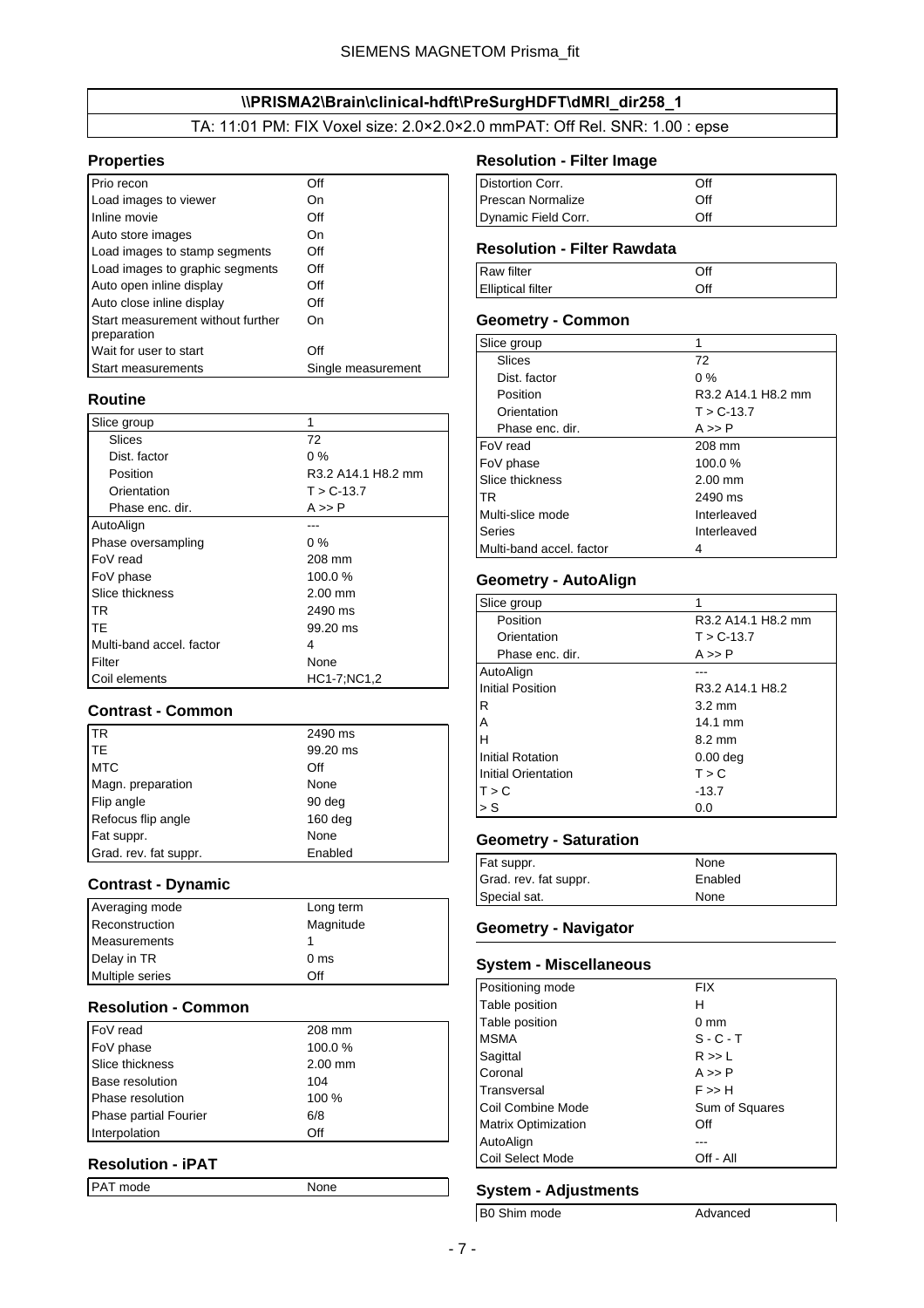### **System - Adjustments**

| B1 Shim mode                | TrueForm |
|-----------------------------|----------|
| Adjust with body coil       | On       |
| Confirm freq. adjustment    | Off      |
| <b>Assume Dominant Fat</b>  | Off      |
| Assume Silicone             | Off      |
| <b>Adjustment Tolerance</b> | Auto     |

### **System - Adjust Volume**

| Position                                     | R3.2 A14.1 H8.2 mm |
|----------------------------------------------|--------------------|
| Orientation                                  | $T > C - 13.7$     |
| Rotation                                     | $0.00$ deg         |
|                                              | 208 mm             |
| $A \gg P$<br>$R \gg L$<br>$F \gg H$<br>Reset | 208 mm             |
|                                              | 144 mm             |
|                                              | Off                |

#### **System - pTx Volumes**

| B1 Shim mode | TrueForm |
|--------------|----------|
| Excitation   | Standard |
|              |          |

### **System - Tx/Rx**

| Frequency 1H        | 123.157250 MHz |
|---------------------|----------------|
| Correction factor   |                |
| Gain                | High           |
| Img. Scale Cor.     | 1.000          |
| Reset               | Off            |
| ? Ref. amplitude 1H | 0.000V         |

## **Physio - Signal1**

| 1st Signal/Mode          | None    |
|--------------------------|---------|
| <b>ITR</b>               | 2490 ms |
| Multi-band accel. factor |         |

## **Physio - PACE**

| Resp. control            | Off |
|--------------------------|-----|
| Multi-band accel. factor |     |

### **Diff - Neuro**

| Diffusion mode          | Free                             |
|-------------------------|----------------------------------|
| Diff. directions        | 258                              |
| <b>Diffusion Scheme</b> | <b>Bipolar</b>                   |
| Diff. weightings        | 2                                |
| b-value 1               | $0 \frac{\text{s}}{\text{mm}^2}$ |
| b-value 2               | $4000$ s/mm <sup>2</sup>         |
| b-value 1               |                                  |
| b-value 2               | 1                                |
| Diff. weighted images   | On                               |
| Trace weighted images   | Off                              |
| ADC maps                | Off                              |
| FA maps                 | Off                              |
| Mosaic                  | On                               |
| Tensor                  | Off                              |
| Noise level             | 40                               |

### **Diff - Body**

| Diffusion mode   | Free                   |
|------------------|------------------------|
| Diff. directions | 258                    |
| Diffusion Scheme | Bipolar                |
| Diff. weightings |                        |
| b-value 1        | 0 s/mm <sup>2</sup>    |
| b-value 2        | 4000 s/mm <sup>2</sup> |
| b-value 1        |                        |
| b-value 2        |                        |

## **Diff - Body**

| Diff. weighted images       | On                  |
|-----------------------------|---------------------|
| Trace weighted images       | Off                 |
| ADC maps                    | Off                 |
| <b>Exponential ADC Maps</b> | Off                 |
| FA maps                     | Off                 |
| <b>Invert Gray Scale</b>    | Off                 |
| Calculated Image            | Off                 |
| $b$ -Value $>=$             | 0 s/mm <sup>2</sup> |
| Noise level                 | 40                  |

## **Diff - Composing**

| Distortion Corr. | $\sim$<br>ັ |  |
|------------------|-------------|--|

## **Sequence - Part 1**

| Introduction      | On          |
|-------------------|-------------|
| Multi-slice mode  | Interleaved |
| Free echo spacing | Off         |
| Echo spacing      | $0.69$ ms   |
| <b>Bandwidth</b>  | 1718 Hz/Px  |

## **Sequence - Part 2**

| EPI factor    | 104         |
|---------------|-------------|
| Gradient mode | Performance |
| Excitation    | Standard    |
| RF spoiling   | Off         |

## **Sequence - Special**

| <b>Excite pulse duration</b> | 3840 us |
|------------------------------|---------|
| Refocus pulse duration       | 7680 us |
| Single-band images           | On      |
| MB LeakBlock kernel          | Off     |
| MB dual kernel               | Off     |
| MB RF phase scramble         | Off     |
| Time-shifted MB RF           | Off     |
| SENSE1 coil combine          | On      |
| Invert RO/PE polarity        | Off     |
| PF omits higher k-space      | Off     |
| Disable freq. update         | Off     |
| Force equal slice timing     | Off     |
| Online multi-band recon.     | Online  |
| <b>FFT</b> scale factor      | 1.00    |
| Physio recording             | Off     |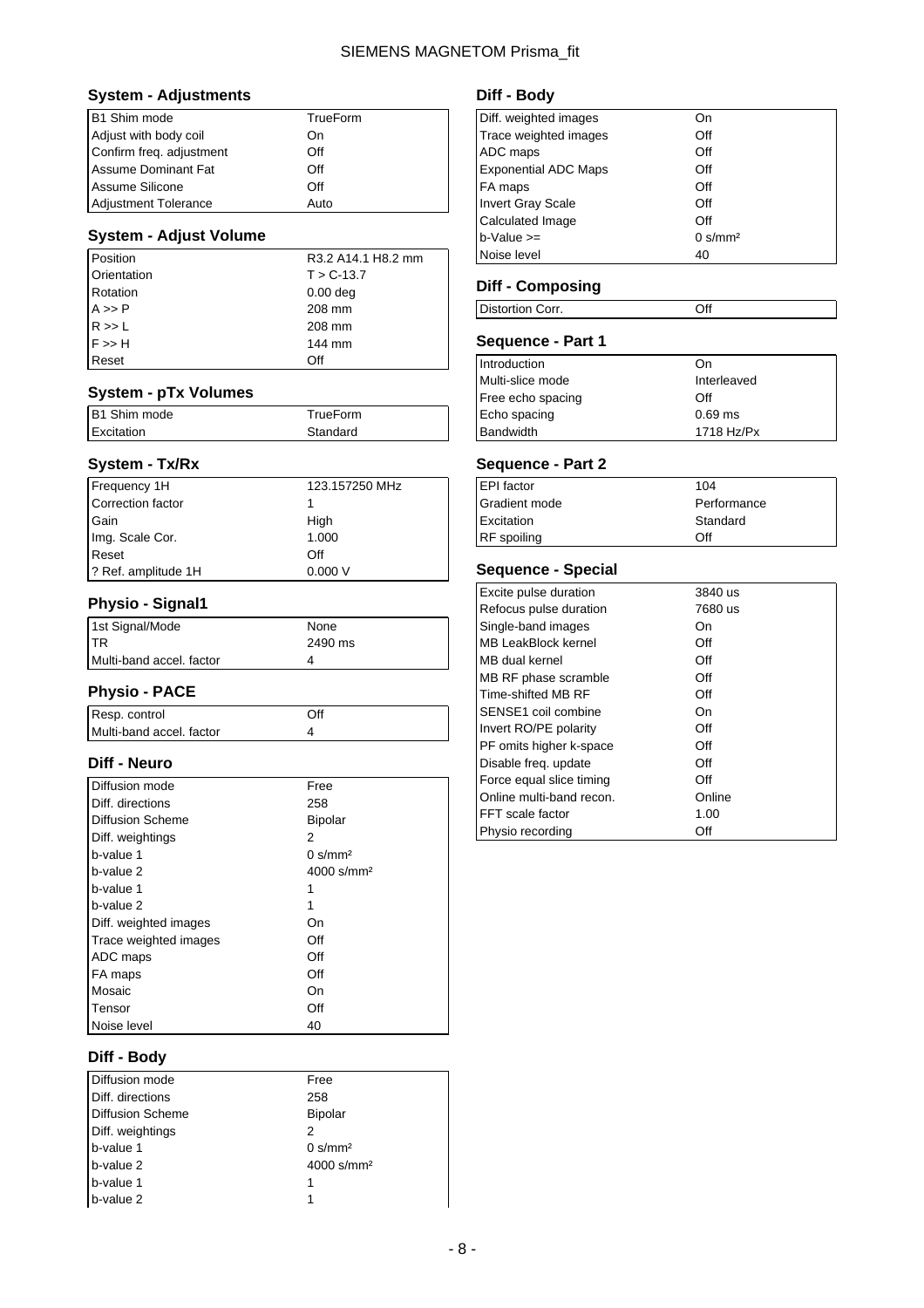#### \\PRISMA2\Brain\clinical-hdft\PreSurgHDFT\dMRI\_dir258\_2

#### TA: 0:19 PM: FIX Voxel size: 2.0×2.0×2.0 mmPAT: Off Rel. SNR: 1.00 : epse

### <span id="page-8-0"></span>**Properties**

| Prio recon                                       | Off                |
|--------------------------------------------------|--------------------|
| Load images to viewer                            | On                 |
| Inline movie                                     | Off                |
| Auto store images                                | On                 |
| Load images to stamp segments                    | Off                |
| Load images to graphic segments                  | Off                |
| Auto open inline display                         | Off                |
| Auto close inline display                        | Off                |
| Start measurement without further<br>preparation | On                 |
| Wait for user to start                           | Off                |
| <b>Start measurements</b>                        | Single measurement |

### **Routine**

| Slice group              | 1                  |
|--------------------------|--------------------|
| Slices                   | 72                 |
| Dist. factor             | $0\%$              |
| Position                 | R3.2 A14.1 H8.2 mm |
| Orientation              | $T > C - 13.7$     |
| Phase enc. dir.          | A >> P             |
| AutoAlign                |                    |
| Phase oversampling       | $0\%$              |
| FoV read                 | 208 mm             |
| FoV phase                | 100.0%             |
| Slice thickness          | $2.00$ mm          |
| <b>TR</b>                | 2490 ms            |
| <b>TE</b>                | 99.20 ms           |
| Multi-band accel, factor | 4                  |
| Filter                   | None               |
| Coil elements            | HC1-7:NC1.2        |

#### **Contrast - Common**

| <b>I</b> TR           | 2490 ms   |
|-----------------------|-----------|
| ITE.                  | 99.20 ms  |
| <b>MTC</b>            | Off       |
| Magn. preparation     | None      |
| Flip angle            | 90 deg    |
| Refocus flip angle    | $160$ deg |
| Fat suppr.            | None      |
| Grad. rev. fat suppr. | Enabled   |

#### **Contrast - Dynamic**

| Averaging mode         | Long term       |
|------------------------|-----------------|
| Reconstruction         | Magnitude       |
| Measurements           |                 |
| Delay in TR            | 0 <sub>ms</sub> |
| <b>Multiple series</b> | Off             |

#### **Resolution - Common**

| FoV read                     | 208 mm    |
|------------------------------|-----------|
| FoV phase                    | 100.0%    |
| Slice thickness              | $2.00$ mm |
| <b>Base resolution</b>       | 104       |
| Phase resolution             | 100 %     |
| <b>Phase partial Fourier</b> | 6/8       |
| Interpolation                | Off       |

## **Resolution - iPAT**

| PAT mode<br>None |
|------------------|
|------------------|

## **Resolution - Filter Image**

| Distortion Corr.         | ∩ff |  |
|--------------------------|-----|--|
| <b>Prescan Normalize</b> | ∩ff |  |
| Dynamic Field Corr.      | ∩ff |  |

### **Resolution - Filter Rawdata**

| Raw filter               | Off |  |
|--------------------------|-----|--|
| <b>Elliptical filter</b> | Off |  |

### **Geometry - Common**

| Slice group              |                    |
|--------------------------|--------------------|
| Slices                   | 72                 |
| Dist. factor             | $0\%$              |
| Position                 | R3.2 A14.1 H8.2 mm |
| Orientation              | $T > C - 13.7$     |
| Phase enc. dir.          | $A \gg P$          |
| FoV read                 | 208 mm             |
| FoV phase                | 100.0%             |
| Slice thickness          | $2.00$ mm          |
| TR.                      | 2490 ms            |
| Multi-slice mode         | Interleaved        |
| Series                   | Interleaved        |
| Multi-band accel. factor |                    |

#### **Geometry - AutoAlign**

| Slice group             | 1                  |
|-------------------------|--------------------|
| Position                | R3.2 A14.1 H8.2 mm |
| Orientation             | $T > C - 13.7$     |
| Phase enc. dir.         | A >> P             |
| AutoAlign               |                    |
| <b>Initial Position</b> | R3.2 A14.1 H8.2    |
| R                       | $3.2 \text{ mm}$   |
| Α                       | $14.1 \text{ mm}$  |
| н                       | $8.2 \text{ mm}$   |
| <b>Initial Rotation</b> | $0.00$ deg         |
| Initial Orientation     | T > C              |
| T > C                   | $-13.7$            |
| > S                     | 0.0                |

#### **Geometry - Saturation**

| Fat suppr.            | None    |
|-----------------------|---------|
| Grad. rev. fat suppr. | Enabled |
| Special sat.          | None    |

#### **Geometry - Navigator**

### **System - Miscellaneous**

| Positioning mode           | <b>FIX</b>     |
|----------------------------|----------------|
| Table position             | н              |
| Table position             | $0 \text{ mm}$ |
| <b>MSMA</b>                | $S - C - T$    |
| Sagittal                   | R >> L         |
| Coronal                    | $A \gg P$      |
| Transversal                | F >> H         |
| Coil Combine Mode          | Sum of Squares |
| <b>Matrix Optimization</b> | Off            |
| AutoAlign                  |                |
| Coil Select Mode           | Off - All      |

### **System - Adjustments**

B0 Shim mode Advanced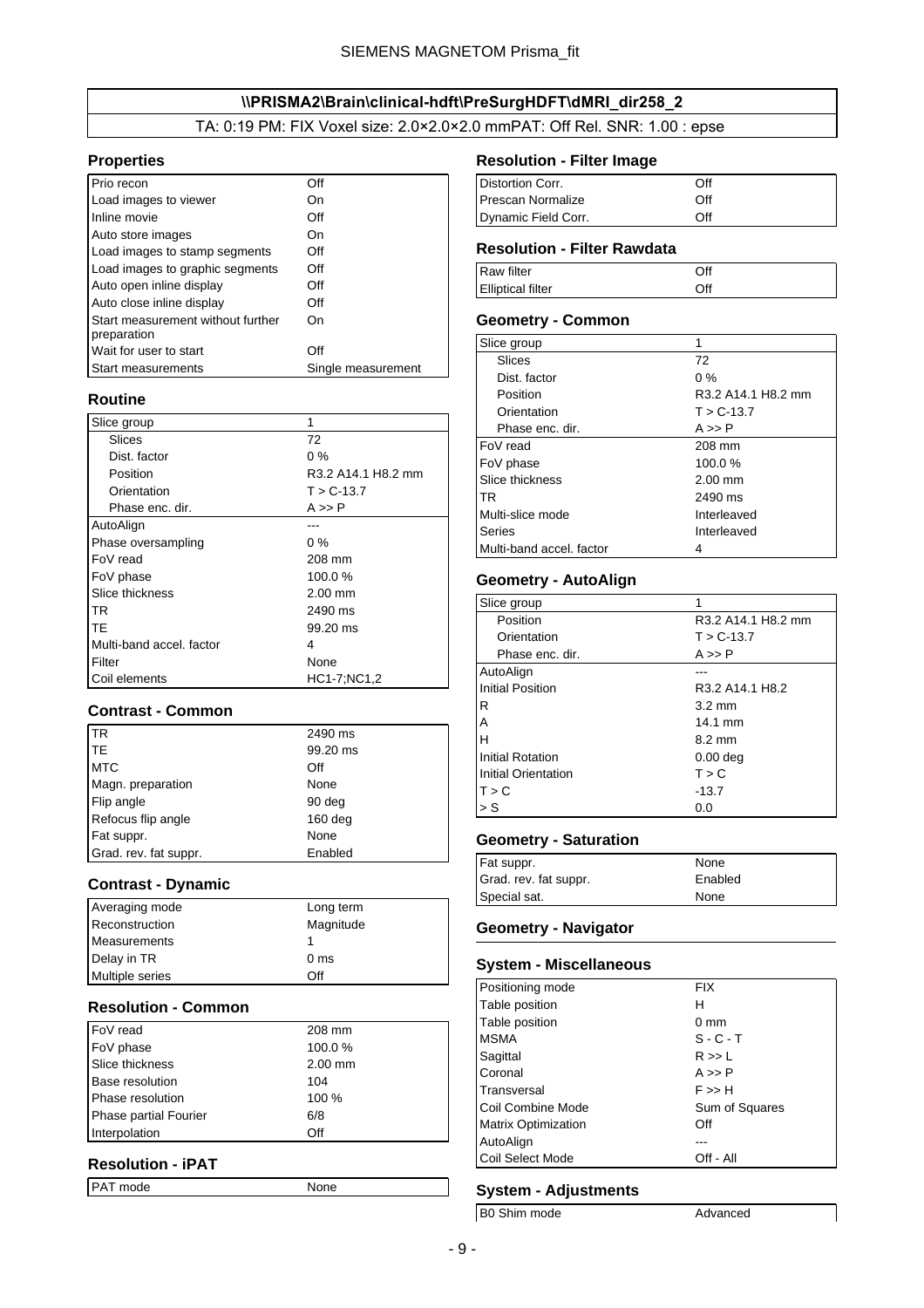### **System - Adjustments**

| B1 Shim mode                | TrueForm |
|-----------------------------|----------|
| Adjust with body coil       | On       |
| Confirm freq. adjustment    | Off      |
| <b>Assume Dominant Fat</b>  | Off      |
| Assume Silicone             | Off      |
| <b>Adjustment Tolerance</b> | Auto     |

### **System - Adjust Volume**

| Position                                     | R3.2 A14.1 H8.2 mm |
|----------------------------------------------|--------------------|
| Orientation                                  | $T > C - 13.7$     |
| Rotation                                     | $0.00$ deg         |
|                                              | 208 mm             |
| $A \gg P$<br>$R \gg L$<br>$F \gg H$<br>Reset | 208 mm             |
|                                              | 144 mm             |
|                                              | Off                |

#### **System - pTx Volumes**

| B1 Shim mode | TrueForm |
|--------------|----------|
| Excitation   | Standard |
|              |          |

### **System - Tx/Rx**

| Frequency 1H        | 123.157250 MHz |
|---------------------|----------------|
| Correction factor   |                |
| Gain                | High           |
| Img. Scale Cor.     | 1.000          |
| Reset               | Off            |
| ? Ref. amplitude 1H | 0.000V         |

## **Physio - Signal1**

| 1st Signal/Mode          | None    |
|--------------------------|---------|
| ITR.                     | 2490 ms |
| Multi-band accel. factor | 4       |

### **Physio - PACE**

| Resp. control            | ာff |
|--------------------------|-----|
| Multi-band accel. factor |     |

### **Diff - Neuro**

| Diffusion mode        | <b>MDDW</b>                      |
|-----------------------|----------------------------------|
| Diff. directions      | 6                                |
| Diffusion Scheme      | <b>Bipolar</b>                   |
| Diff. weightings      |                                  |
| b-value               | $0 \frac{\text{s}}{\text{mm}^2}$ |
| b-value               |                                  |
| Diff. weighted images | On                               |
| Trace weighted images | Off                              |
| ADC maps              | Off                              |
| FA maps               | Off                              |
| Mosaic                | Off                              |
| Tensor                | Off                              |
| Noise level           | 40                               |

### **Diff - Body**

| Diffusion mode              | <b>MDDW</b>                      |
|-----------------------------|----------------------------------|
| Diff. directions            | 6                                |
| <b>Diffusion Scheme</b>     | Bipolar                          |
| Diff. weightings            |                                  |
| b-value                     | $0 \frac{\text{s}}{\text{mm}^2}$ |
| b-value                     | 1                                |
| Diff. weighted images       | On                               |
| Trace weighted images       | Off                              |
| ADC maps                    | Off                              |
| <b>Exponential ADC Maps</b> | Off                              |

## **Diff - Body**

| FA maps           | Off                              |
|-------------------|----------------------------------|
| Invert Gray Scale | Off                              |
| Calculated Image  | Off                              |
| $b$ -Value $>=$   | $0 \frac{\text{s}}{\text{mm}^2}$ |
| Noise level       | 40                               |

## **Diff - Composing**

| Distortion Corr. | Off |  |
|------------------|-----|--|
|                  |     |  |

## **Sequence - Part 1**

| Introduction      | Ωn          |
|-------------------|-------------|
| Multi-slice mode  | Interleaved |
| Free echo spacing | Off         |
| Echo spacing      | $0.69$ ms   |
| Bandwidth         | 1718 Hz/Px  |
|                   |             |

### **Sequence - Part 2**

| EPI factor    | 104         |
|---------------|-------------|
| Gradient mode | Performance |
| Excitation    | Standard    |
| RF spoiling   | ∩ff         |
|               |             |

## **Sequence - Special**

| Excite pulse duration    | 3840 us |
|--------------------------|---------|
| Refocus pulse duration   | 7680 us |
| Single-band images       | On      |
| MB LeakBlock kernel      | Off     |
| MB dual kernel           | Off     |
| MB RF phase scramble     | Off     |
| Time-shifted MB RF       | Off     |
| SENSE1 coil combine      | On      |
| Invert RO/PE polarity    | On      |
| PF omits higher k-space  | Off     |
| Disable freq. update     | Off     |
| Force equal slice timing | Off     |
| Online multi-band recon. | Online  |
| FFT scale factor         | 1.00    |
| Physio recording         | Off     |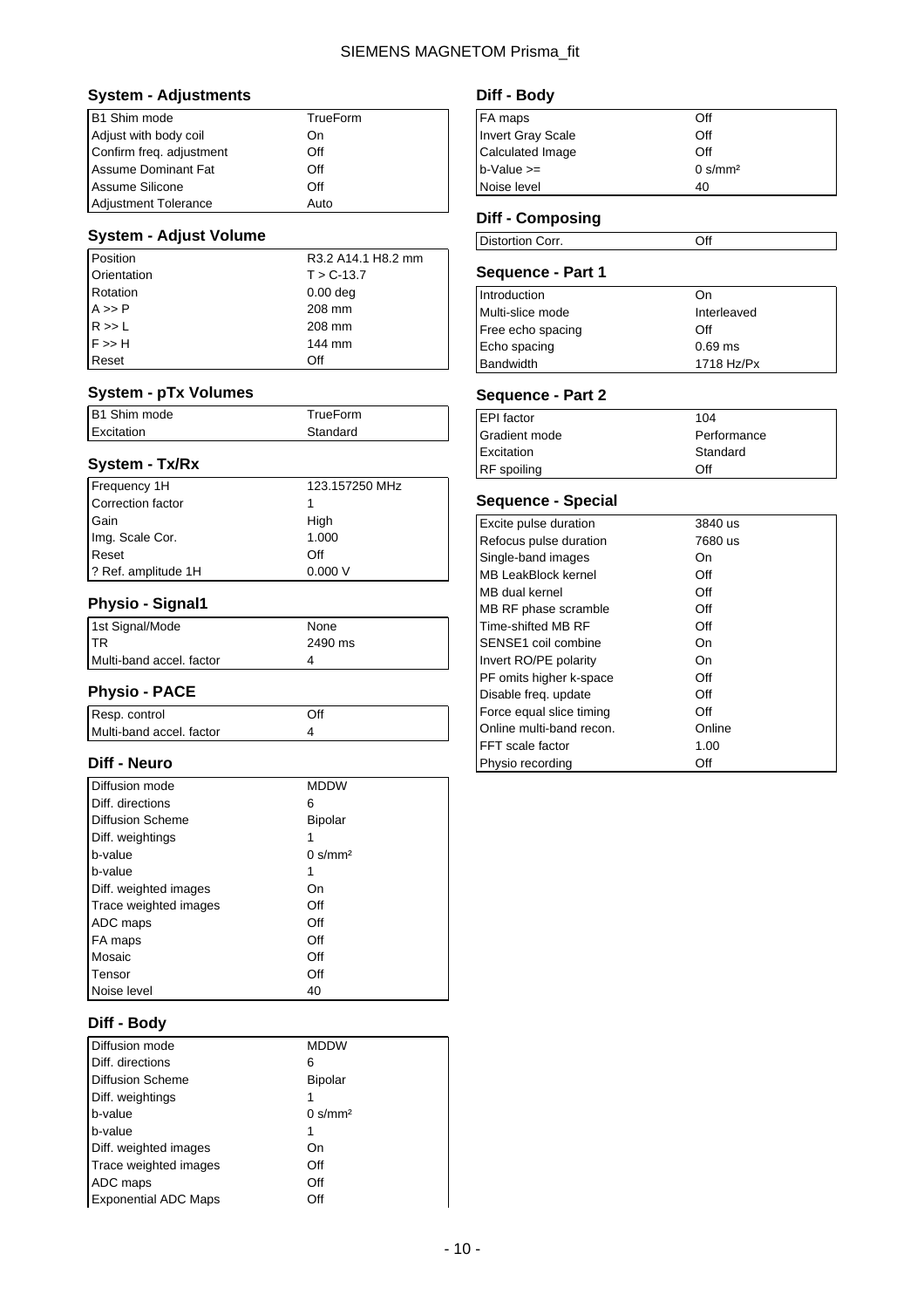### \\PRISMA2\Brain\clinical-hdft\PreSurgHDFT\t2\_flair

TA: 3:54 PM: FIX Voxel size: 0.8×0.8×1.6 mmPAT: 3 Rel. SNR: 1.00 : tir

#### <span id="page-10-0"></span>**Properties**

| Prio recon                                       | Off                |
|--------------------------------------------------|--------------------|
| Load images to viewer                            | On                 |
| Inline movie                                     | Off                |
| Auto store images                                | On                 |
| Load images to stamp segments                    | Off                |
| Load images to graphic segments                  | Off                |
| Auto open inline display                         | Off                |
| Auto close inline display                        | Off                |
| Start measurement without further<br>preparation | Off                |
| Wait for user to start                           | Off                |
| <b>Start measurements</b>                        | Single measurement |

### **Routine**

| Slice group        | 1                        |
|--------------------|--------------------------|
| Slices             | 104                      |
| Dist. factor       | $0\%$                    |
| Position           | R4.4 A14.7 H11.4 mm      |
| Orientation        | $T > C - 9.9$            |
| Phase enc. dir.    | R >> 1                   |
| AutoAlign          | Head > Brain             |
| Phase oversampling | $0\%$                    |
| FoV read           | 256 mm                   |
| FoV phase          | 100.0%                   |
| Slice thickness    | $1.6 \text{ mm}$         |
| <b>TR</b>          | 9690.0 ms                |
| <b>TE</b>          | $91.0$ ms                |
| Averages           |                          |
| Concatenations     | 3                        |
| Filter             | Distortion Corr.(2D),    |
|                    | Prescan Normalize,       |
|                    | <b>Elliptical filter</b> |
| Coil elements      | HC1-7;NC1,2              |

### **Contrast - Common**

| <b>I</b> TR              | 9690.0 ms         |
|--------------------------|-------------------|
| lte                      | 91.0 ms           |
| <b>TD</b>                | 0.0 <sub>ms</sub> |
| <b>MTC</b>               | Off               |
| Magn. preparation        | Slice-sel. IR     |
|                          | 2500 ms           |
| Flip angle               | $136$ deg         |
| Fat suppr.               | None              |
| Water suppr.             | None              |
| Restore magn.            | Off               |
| Freeze suppressed tissue | Off               |

#### **Contrast - Dynamic**

| Averages               |                  |
|------------------------|------------------|
| Averaging mode         | Long term        |
| Reconstruction         | Magnitude        |
| Measurements           |                  |
| <b>Multiple series</b> | Each measurement |

#### **Resolution - Common**

| FoV read               | 256 mm   |
|------------------------|----------|
| FoV phase              | 100.0%   |
| Slice thickness        | $1.6$ mm |
| <b>Base resolution</b> | 320      |
| Phase resolution       | 100 %    |
| Phase partial Fourier  | Off      |

#### **Resolution - Common**

| Trajectory    | Cartesian |
|---------------|-----------|
| Interpolation | Off       |

### **Resolution - iPAT**

| <b>PAT</b> mode     | GRAPPA     |
|---------------------|------------|
| Accel, factor PE    | З          |
| Ref. lines PE       | 39         |
| Reference scan mode | Integrated |

#### **Resolution - Filter Image**

| Image Filter             | Off |
|--------------------------|-----|
| <b>Distortion Corr.</b>  | On  |
| Mode                     | 2D  |
| Unfiltered images        | Off |
| <b>Prescan Normalize</b> | On  |
| Unfiltered images        | Off |
| Normalize                | Off |
| <b>B1</b> filter         | Off |

#### **Resolution - Filter Rawdata**

| <b>Raw filter</b>        | Off |  |
|--------------------------|-----|--|
| <b>Elliptical filter</b> |     |  |

### **Geometry - Common**

| Slice group      | 1                   |
|------------------|---------------------|
| Slices           | 104                 |
| Dist. factor     | $0\%$               |
| Position         | R4.4 A14.7 H11.4 mm |
| Orientation      | $T > C - 9.9$       |
| Phase enc. dir.  | R >> L              |
| FoV read         | 256 mm              |
| FoV phase        | 100.0%              |
| Slice thickness  | $1.6 \text{ mm}$    |
| <b>TR</b>        | 9690.0 ms           |
| Multi-slice mode | Interleaved         |
| Series           | Interleaved         |
| Concatenations   | 3                   |

### **Geometry - AutoAlign**

| Slice group             |                     |
|-------------------------|---------------------|
| Position                | R4.4 A14.7 H11.4 mm |
| Orientation             | $T > C - 9.9$       |
| Phase enc. dir.         | R >> L              |
| AutoAlign               | Head > Brain        |
| <b>Initial Position</b> | R4.4 A14.7 H11.4    |
| R                       | 4.4 mm              |
| Α                       | 14.7 mm             |
| H                       | $11.4 \text{ mm}$   |
| <b>Initial Rotation</b> | 90.00 deg           |
| Initial Orientation     | T > C               |
| T > C                   | $-9.9$              |
| > S                     | 0.0                 |

## **Geometry - Saturation**

| Fat suppr.    | None |
|---------------|------|
| Water suppr.  | None |
| Restore magn. | Off  |
| Special sat.  | None |

#### **Geometry - Navigator**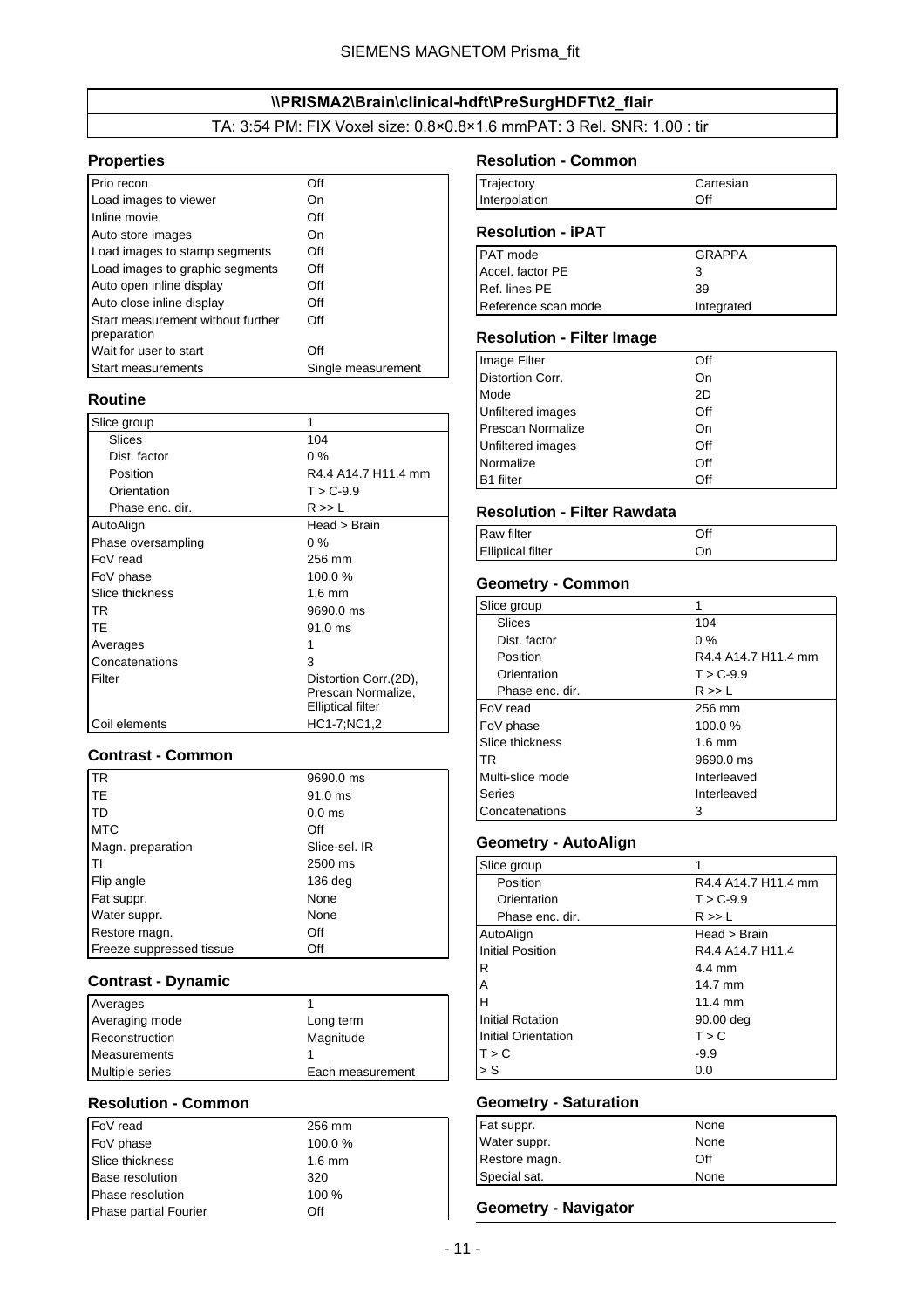#### **System - Miscellaneous**

| Positioning mode           | <b>FIX</b>              |
|----------------------------|-------------------------|
| Table position             | н                       |
| Table position             | $0 \text{ mm}$          |
| <b>MSMA</b>                | $S - C - T$             |
| Sagittal                   | R >> L                  |
| Coronal                    | A >> P                  |
| Transversal                | F >> H                  |
| Coil Combine Mode          | <b>Adaptive Combine</b> |
| Save uncombined            | Off                     |
| <b>Matrix Optimization</b> | Off                     |
| AutoAlign                  | Head > Brain            |
| Coil Select Mode           | Off - AutoCoilSelect    |

### **System - Adjustments**

| B0 Shim mode                | Standard |
|-----------------------------|----------|
| B1 Shim mode                | TrueForm |
| Adjust with body coil       | On       |
| Confirm freq. adjustment    | Off      |
| Assume Dominant Fat         | Off      |
| Assume Silicone             | Off      |
| <b>Adjustment Tolerance</b> | Auto     |

#### **System - Adjust Volume**

| Position               | R4.4 A14.7 H11.4 mm |
|------------------------|---------------------|
| Orientation            | $T > C - 9.9$       |
| Rotation               | 90.00 deg           |
| R >> L                 | 256 mm              |
| $A \gg P$<br>$F \gg H$ | 256 mm              |
|                        | 167 mm              |
| Reset                  | Off                 |

### **System - pTx Volumes**

| B1 Shim mode                      | TrueForm       |
|-----------------------------------|----------------|
| System - Tx/Rx                    |                |
|                                   | 123.157250 MHz |
| Frequency 1H<br>Correction factor | 1              |
| Gain                              | High           |
| Img. Scale Cor.                   | 1.000          |
| Reset                             | Off            |
| ? Ref. amplitude 1H               | 0.000V         |

### **Physio - Signal1**

| 1st Signal/Mode | None      |
|-----------------|-----------|
| <b>ITR</b>      | 9690.0 ms |
| Concatenations  |           |

#### **Physio - Cardiac**

| Magn. preparation | Slice-sel. IR |
|-------------------|---------------|
| ודו               | 2500 ms       |
| Fat suppr.        | None          |
| Dark blood        | Off           |
| FoV read          | 256 mm        |
| FoV phase         | 100.0%        |
| Phase resolution  | 100 %         |
| Trajectory        | Cartesian     |

### **Physio - PACE**

| Resp. control  |  |
|----------------|--|
| Concatenations |  |

### **Inline - Common**

Subtract Off

# Save original images **On**

| Inline - MIP         |     |
|----------------------|-----|
| MIP-Sag<br>MIP-Cor   | Off |
|                      | Off |
| MIP-Tra              | Off |
| MIP-Time             | Off |
| Save original images | On  |

### **Inline - Composing**

**Inline - Common**

Measurements 1 StdDev Off

| Distortion Corr.         | On  |
|--------------------------|-----|
| Mode                     | 2D  |
| <b>Unfiltered images</b> | Off |

### **Sequence - Part 1**

| Introduction        | On          |
|---------------------|-------------|
| Dimension           | 2D          |
| Compensate T2 decay | Off         |
| Reduce Motion Sens. | Off         |
| Contrasts           | 1           |
| Flow comp.          | No          |
| Multi-slice mode    | Interleaved |
| Free echo spacing   | Off         |
| Echo spacing        | $9.09$ ms   |
| Bandwidth           | 223 Hz/Px   |

### **Sequence - Part 2**

| Define                   | Turbo factor |
|--------------------------|--------------|
| Echo trains per slice    |              |
| Phase correction         | Automatic    |
| Acoustic noise reduction | None         |
| RF pulse type            | Fast         |
| Gradient mode            | Fast         |
| Hyperecho                | Off          |
| WARP                     | Off          |
| Red. EC sensitivity      | Off          |
| Turbo factor             | 19           |

| Mode          | Off             |
|---------------|-----------------|
| Allowed delay | 30 <sub>s</sub> |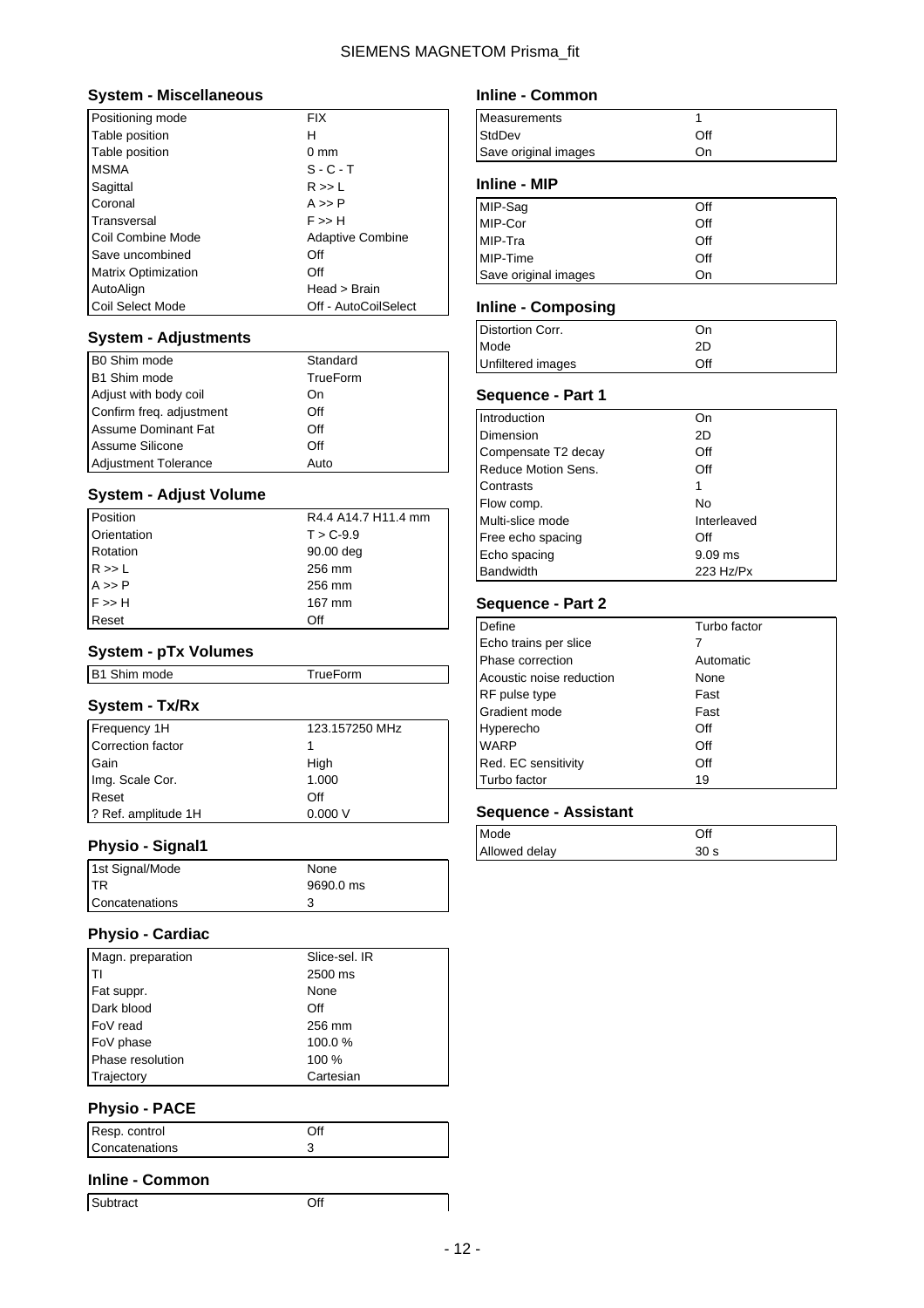## \\PRISMA2\Brain\clinical-hdft\PreSurgHDFT\t2\_space\_sag\_p2\_iso\_fs

TA: 5:09 PM: FIX Voxel size: 1.0×1.0×1.0 mmPAT: 2 Rel. SNR: 1.00 : spcR

#### <span id="page-12-0"></span>**Properties**

| Prio recon                                       | ∩ff                |
|--------------------------------------------------|--------------------|
| Load images to viewer                            | On                 |
| Inline movie                                     | Off                |
| Auto store images                                | On                 |
| Load images to stamp segments                    | Off                |
| Load images to graphic segments                  | Off                |
| Auto open inline display                         | Off                |
| Auto close inline display                        | Off                |
| Start measurement without further<br>preparation | Off                |
| Wait for user to start                           | Off                |
| <b>Start measurements</b>                        | Single measurement |

### **Routine**

| Slab group         | 1                                                         |
|--------------------|-----------------------------------------------------------|
| Slabs              | 1                                                         |
| Position           | R3.6 A6.5 F10.4 mm                                        |
| Orientation        | Sagittal                                                  |
| Phase enc. dir.    | $A \gg P$                                                 |
| AutoAlign          |                                                           |
| Phase oversampling | $0\%$                                                     |
| Slice oversampling | $0.0\%$                                                   |
| Slices per slab    | 192                                                       |
| FoV read           | 256 mm                                                    |
| FoV phase          | 100.0%                                                    |
| Slice thickness    | $1.00$ mm                                                 |
| TR                 | 3200 ms                                                   |
| TE                 | 449 ms                                                    |
| Averages           | 1.0                                                       |
| Concatenations     | 1                                                         |
| Filter             | Raw filter, Distortion<br>Corr.(3D), Prescan<br>Normalize |
| Coil elements      | HC1-7;NC1                                                 |

### **Contrast - Common**

| <b>ITR</b>        | 3200 ms  |
|-------------------|----------|
| <b>ITE</b>        | 449 ms   |
| <b>MTC</b>        | Off      |
| Magn. preparation | None     |
| Fat suppr.        | Fat sat. |
| Fat sat. mode     | Strong   |
| Blood suppr.      | Off      |
| Restore magn.     | On       |

#### **Contrast - Dynamic**

| Averages            | 1.0              |
|---------------------|------------------|
| Reconstruction      | Magnitude        |
| <b>Measurements</b> |                  |
| Multiple series     | Each measurement |

### **Resolution - Common**

| FoV read                     | 256 mm    |
|------------------------------|-----------|
| FoV phase                    | 100.0%    |
| Slice thickness              | $1.00$ mm |
| <b>Base resolution</b>       | 256       |
| Phase resolution             | 100 %     |
| Slice resolution             | 100 %     |
| <b>Phase partial Fourier</b> | Allowed   |
| Slice partial Fourier        | Off       |
| Interpolation                | Off       |

#### **Resolution - iPAT**

| PAT mode            | <b>GRAPPA</b> |
|---------------------|---------------|
| Accel. factor PE    | 2             |
| Ref. lines PE       | 24            |
| Accel. factor 3D    |               |
| Reference scan mode | Integrated    |

### **Resolution - Filter Image**

| Image Filter             | Off |
|--------------------------|-----|
| Distortion Corr.         | On  |
| Mode                     | 3D  |
| Unfiltered images        | On  |
| <b>Prescan Normalize</b> | On  |
| Unfiltered images        | Off |
| Normalize                | Off |
| <b>B1</b> filter         | Off |

### **Resolution - Filter Rawdata**

| <b>Raw filter</b>        | )r  |  |
|--------------------------|-----|--|
| <b>Elliptical filter</b> | Off |  |

### **Geometry - Common**

| Slab group         |                    |
|--------------------|--------------------|
| Slabs              | 1                  |
| Position           | R3.6 A6.5 F10.4 mm |
| Orientation        | Sagittal           |
| Phase enc. dir.    | $A \gg P$          |
| Slice oversampling | 0.0%               |
| Slices per slab    | 192                |
| FoV read           | 256 mm             |
| FoV phase          | 100.0%             |
| Slice thickness    | $1.00$ mm          |
| TR                 | 3200 ms            |
| Series             | Interleaved        |
| Concatenations     | 1                  |

### **Geometry - AutoAlign**

| Slab group              | 1                   |
|-------------------------|---------------------|
| Position                | R3.6 A6.5 F10.4 mm  |
| Orientation             | Sagittal            |
| Phase enc. dir.         | $A \gg P$           |
| AutoAlign               |                     |
| <b>Initial Position</b> | R3.6 A6.5 F10.4     |
| R                       | $3.6 \text{ mm}$    |
| A                       | $6.5 \text{ mm}$    |
| F                       | $10.4 \text{ mm}$   |
| Initial Rotation        | 0.00 <sub>deq</sub> |
| Initial Orientation     | Sagittal            |

### **Geometry - Saturation**

| Fat sat. |
|----------|
| Strong   |
| On       |
| None     |
|          |

### **Geometry - Navigator**

#### **System - Miscellaneous**

| Positioning mode | FIX            |
|------------------|----------------|
| Table position   |                |
| Table position   | $0 \text{ mm}$ |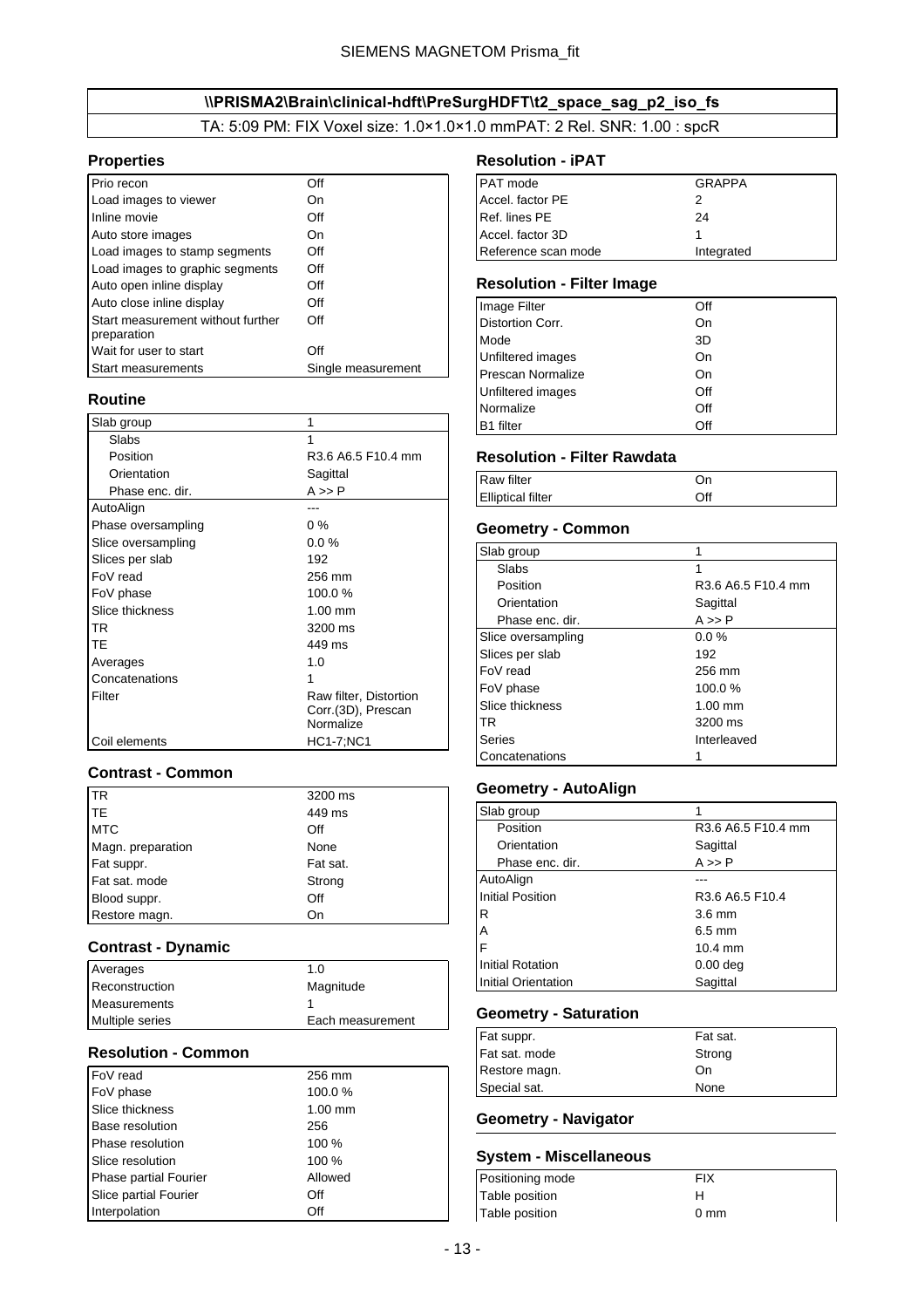#### **System - Miscellaneous**

| <b>MSMA</b>                | $S - C - T$             |
|----------------------------|-------------------------|
| Sagittal                   | R >> L                  |
| Coronal                    | A >> P                  |
| Transversal                | F >> H                  |
| Coil Combine Mode          | <b>Adaptive Combine</b> |
| Save uncombined            | Off                     |
| <b>Matrix Optimization</b> | Off                     |
| AutoAlign                  |                         |
| Coil Select Mode           | Off - AutoCoilSelect    |

### **System - Adjustments**

| B0 Shim mode                | Standard |
|-----------------------------|----------|
| B1 Shim mode                | TrueForm |
| Adjust with body coil       | On       |
| Confirm freq. adjustment    | Off      |
| <b>Assume Dominant Fat</b>  | Off      |
| Assume Silicone             | Off      |
| <b>Adjustment Tolerance</b> | Auto     |

### **System - Adjust Volume**

| Position                                     | R3.6 A6.5 F10.4 mm |
|----------------------------------------------|--------------------|
| Orientation                                  | Sagittal           |
| Rotation                                     | $0.00$ deg         |
| $A \gg P$<br>F $\gg H$<br>R $\gg L$<br>Reset | 256 mm             |
|                                              | 256 mm             |
|                                              | 192 mm             |
|                                              | Off                |

#### **System - pTx Volumes**

| B1 Shim mode | TrueForm |
|--------------|----------|
| Excitation   | Non-sel. |

### **System - Tx/Rx**

| Frequency 1H        | 123.157250 MHz |
|---------------------|----------------|
| Correction factor   |                |
| Gain                | High           |
| Img. Scale Cor.     | 1.000          |
| Reset               | Off            |
| ? Ref. amplitude 1H | 0.000V         |

### **Physio - Signal1**

| 1st Signal/Mode | None            |
|-----------------|-----------------|
| Trigger delay   | 0 <sub>ms</sub> |
| <b>ITR</b>      | 3200 ms         |
| Concatenations  |                 |

### **Physio - Cardiac**

| Magn. preparation | None     |
|-------------------|----------|
| Fat suppr.        | Fat sat. |
| Dark blood        | Off      |
| FoV read          | 256 mm   |
| FoV phase         | 100.0%   |
| Phase resolution  | 100 %    |

### **Physio - PACE**

| Resp. control  | ∩ff |
|----------------|-----|
| Concatenations |     |

### **Inline - Common**

| Subtract             | Off  |
|----------------------|------|
| Measurements         |      |
| <b>StdDev</b>        | Off  |
| Save original images | ( )ท |

### **Inline - MIP**

| MIP-Sag<br>MIP-Cor   | Off |
|----------------------|-----|
|                      | Off |
| MIP-Tra              | Off |
| MIP-Time             | Off |
| Save original images | On  |

### **Inline - Composing**

| Distortion Corr.  | On |
|-------------------|----|
| Mode              | 3D |
| Unfiltered images | On |

### **Sequence - Part 1**

| Introduction               | On        |
|----------------------------|-----------|
| Dimension                  | 3D        |
| <b>Elliptical scanning</b> | Off       |
| Reordering                 | Linear    |
| Flow comp.                 | No        |
| Echo spacing               | 3.56 ms   |
| Adiabatic-mode             | Off       |
| Bandwidth                  | 698 Hz/Px |

### **Sequence - Part 2**

| Echo train duration | 954 ms             |
|---------------------|--------------------|
| RF pulse type       | Normal             |
| Gradient mode       | Fast               |
| Excitation          | Non-sel.           |
| Flip angle mode     | T <sub>2</sub> var |
| Turbo factor        | 282                |

### **Sequence - Assistant**

Allowed delay 30 s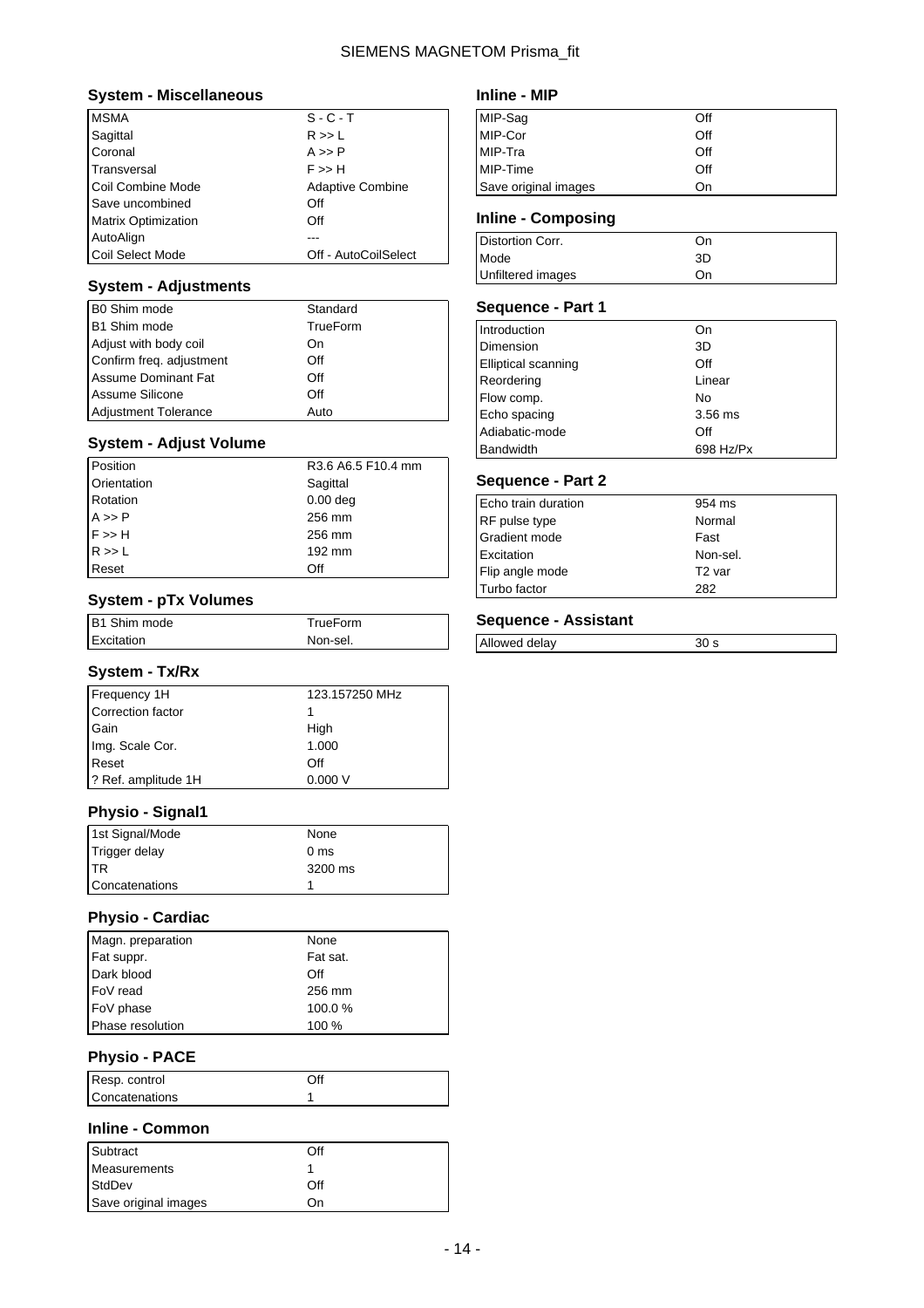## \\PRISMA2\Brain\clinical-hdft\PreSurgHDFT\post\_t1\_mprage\_tra\_p2\_iso\_1.0

TA: 5:38 PM: REF Voxel size: 0.9×0.9×1.0 mmPAT: 2 Rel. SNR: 1.00 : tfl

#### <span id="page-14-0"></span>**Properties**

| Prio recon                                       | Off                |
|--------------------------------------------------|--------------------|
| Load images to viewer                            | On                 |
| Inline movie                                     | Off                |
| Auto store images                                | On                 |
| Load images to stamp segments                    | Off                |
| Load images to graphic segments                  | Off                |
| Auto open inline display                         | Off                |
| Auto close inline display                        | Off                |
| Start measurement without further<br>preparation | Off                |
| Wait for user to start                           | Off                |
| <b>Start measurements</b>                        | Single measurement |

### **Routine**

| Slab group         | 1                                  |
|--------------------|------------------------------------|
| Slabs              | 1                                  |
| Dist. factor       | 50 %                               |
| Position           | <b>Isocenter</b>                   |
| Orientation        | Transversal                        |
| Phase enc. dir.    | R >> L                             |
| AutoAlign          |                                    |
| Phase oversampling | 10%                                |
| Slice oversampling | 27.3%                              |
| Slices per slab    | 176                                |
| FoV read           | 230 mm                             |
| FoV phase          | 100.0%                             |
| Slice thickness    | $1.00$ mm                          |
| TR                 | 2200.0 ms                          |
| TE                 | $2.48$ ms                          |
| Averages           |                                    |
| Concatenations     |                                    |
| Filter             | Prescan Normalize,<br>Image Filter |
| Coil elements      | HE1-4                              |

### **Contrast - Common**

| TR                | 2200.0 ms   |
|-------------------|-------------|
| <b>TE</b>         | 2.48 ms     |
| Magn. preparation | Non-sel. IR |
| Iтı               | 900 ms      |
| Flip angle        | 8 deg       |
| Fat suppr.        | None        |
| Water suppr.      | None        |

#### **Contrast - Dynamic**

| Averages               |                  |
|------------------------|------------------|
| Averaging mode         | Long term        |
| Reconstruction         | Magnitude        |
| Measurements           |                  |
| <b>Multiple series</b> | Each measurement |

#### **Resolution - Common**

| FoV read               | 230 mm    |
|------------------------|-----------|
| FoV phase              | 100.0%    |
| Slice thickness        | $1.00$ mm |
| <b>Base resolution</b> | 256       |
| Phase resolution       | 100 %     |
| Slice resolution       | 100 %     |
| Phase partial Fourier  | Off       |
| Slice partial Fourier  | Off       |

### **Resolution - Common**

| <b>Interpolation</b>     |  |
|--------------------------|--|
| <b>Resolution - iPAT</b> |  |

| <b>PAT</b> mode     | <b>GRAPPA</b> |
|---------------------|---------------|
| Accel, factor PE    | 2             |
| Ref. lines PE       | 24            |
| Accel, factor 3D    |               |
| Reference scan mode | Integrated    |

#### **Resolution - Filter Image**

| Image Filter             | Οn     |
|--------------------------|--------|
| ! Intensity              | Medium |
| <b>Edge Enhancement</b>  | 3      |
| Smoothing                | 2      |
| Unfiltered images        | Off    |
| Distortion Corr.         | Off    |
| <b>Prescan Normalize</b> | On     |
| Unfiltered images        | Off    |
| Normalize                | Off    |
| <b>B1</b> filter         | Off    |

### **Resolution - Filter Rawdata**

| <b>Raw filter</b>        | ∩ff |  |
|--------------------------|-----|--|
| <b>Elliptical filter</b> | Off |  |

### **Geometry - Common**

| Slab group         |             |
|--------------------|-------------|
| Slabs              | 1           |
| Dist. factor       | 50%         |
| Position           | Isocenter   |
| Orientation        | Transversal |
| Phase enc. dir.    | R >> L      |
| Slice oversampling | 27.3%       |
| Slices per slab    | 176         |
| FoV read           | 230 mm      |
| FoV phase          | 100.0%      |
| Slice thickness    | $1.00$ mm   |
| <b>TR</b>          | 2200.0 ms   |
| Multi-slice mode   | Single shot |
| Series             | Ascending   |
| Concatenations     |             |

### **Geometry - AutoAlign**

| Slab group              | 1                |
|-------------------------|------------------|
| Position                | Isocenter        |
| Orientation             | Transversal      |
| Phase enc. dir.         | R >> L           |
| AutoAlign               |                  |
| <b>Initial Position</b> | Isocenter        |
| $\mathbf{L}$            | $0.0 \text{ mm}$ |
| P                       | $0.0 \text{ mm}$ |
| н                       | $0.0 \text{ mm}$ |
| <b>Initial Rotation</b> | 90.00 deg        |
| Initial Orientation     | Transversal      |
|                         |                  |

REF

### **Geometry - Navigator**

#### **System - Miscellaneous**

| Positioning mode | R |
|------------------|---|
| Table position   |   |